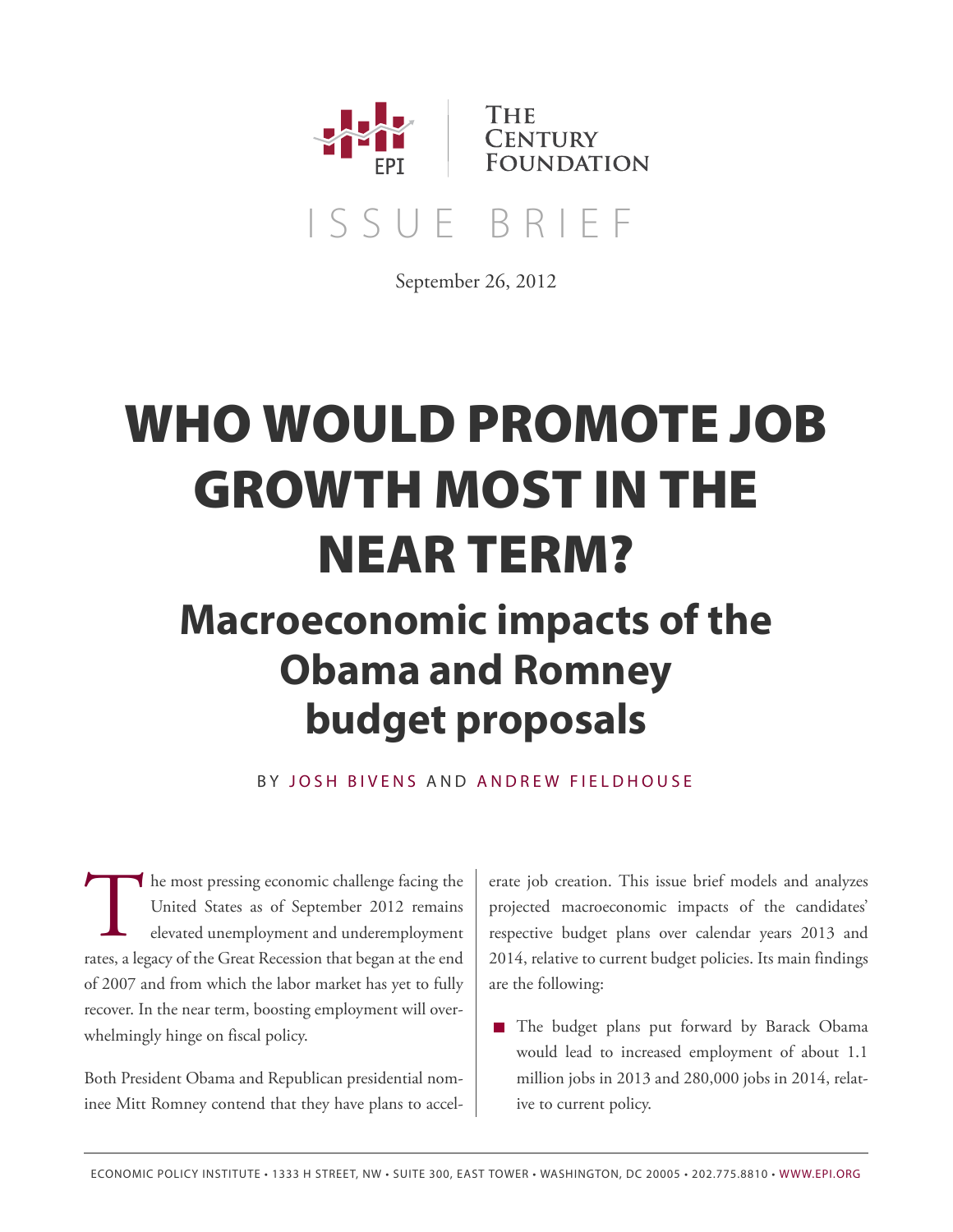- The Obama employment gains would be driven by an increase in spending of \$135 billion over the current policy baseline, which is the result of \$142 billion in temporary spending under his proposed American Jobs Act.
- The budget plans put forward by Mitt Romney would lead to small job gains of 87,000 in 2013 and a loss of 641,000 jobs in 2014, relative to current policy, if his proposed tax cuts were fully deficit-financed.
- If some of Romney's proposed individual income tax cuts were revenue-neutral (he has said that they would be, but has not specified what "base-broadening" adjustments he would make to the tax code to accomplish that), his plans would instead lead to employment losses of 608,000 in 2013 and roughly 1.3 million in 2014.
- The weaker job growth and outright job losses under the Romney plan are driven by his proposal to cap government spending at 20 percent of gross domestic product (GDP), a move that implies very large cuts to overall spending.

In the following section, we provide economic background on the debate taking place over budgets, deficits, and taxes. We then describe how we analyzed each candidate's plan to arrive at estimates of the proposals' respective budgetary impacts, impacts on GDP, and likely effects on employment.

## **The joblessness crisis: Diagnosis and proposed cures**

<span id="page-1-0"></span>Today, nearly 10 million additional jobs are needed to restore prerecession unemployment and labor force participation rates, but at the rate of job growth experienced in the first seven months of 2012 it would take over a decade to fill this gap. **[1](#page-15-0)** Failure to adequately address the fallout from the Great Recession is obstructing a return to full employment and damaging the economy's future productive potential. The economy is growing too slowly to close the "output gap," the difference between potential economic output—what the economy could produce with higher (but noninflationary) levels of employment and industrial capacity utilization—and actual economic output. The U.S. economy has operated at 5 percent or more below potential output since the fourth quarter of 2008, and at present the shortfall is \$968 billion, or 5.8 percent (CBO 2012a; BEA 2012). These output gaps imply that the United States has cumulatively forgone over \$3 trillion of national income, and the economic "scarring" caused by these long spells of idling and depreciating labor and industrial capacity has real longrun costs (Irons 2009); the Congressional Budget Office (CBO) has downwardly revised potential economic output for 2017 by 6.6 percent, or \$1.3 trillion (Fieldhouse 2012). Looking further out, CBO estimates that potential GDP will be 1.5 percent lower in 2022 than it would be otherwise because of the Great Recession and ensuing economic weakness (CBO 2012b).

This paper proceeds on the correct assumption that this gap between potential and actual GDP reflects a shortfall in effective demand for goods and services; households, businesses, and governments are not spending enough to keep all resources (capital and labor) fully employed. In the jargon of economists, today's high unemployment is explained through these same "Keynesian" diagnoses. And the (again, correct) Keynesian cure is to remedy this deficient spending with policies to spur more spending.

The normal way this stabilization policy is conducted is through the Federal Reserve, which lowers the interest rates that it controls in an effort to bring down interest rates across the economy. Ideally, these lower rates then encourage businesses to undertake more investment and entice households to increase borrowing or refinance outstanding debt, thereby freeing up resources for consumption. But these so-called policy interest rates have been stuck at essentially zero since late 2008, and yet the sizable demand shortfall persists. The less-conventional policies the Federal Reserve has undertaken to date, notably asset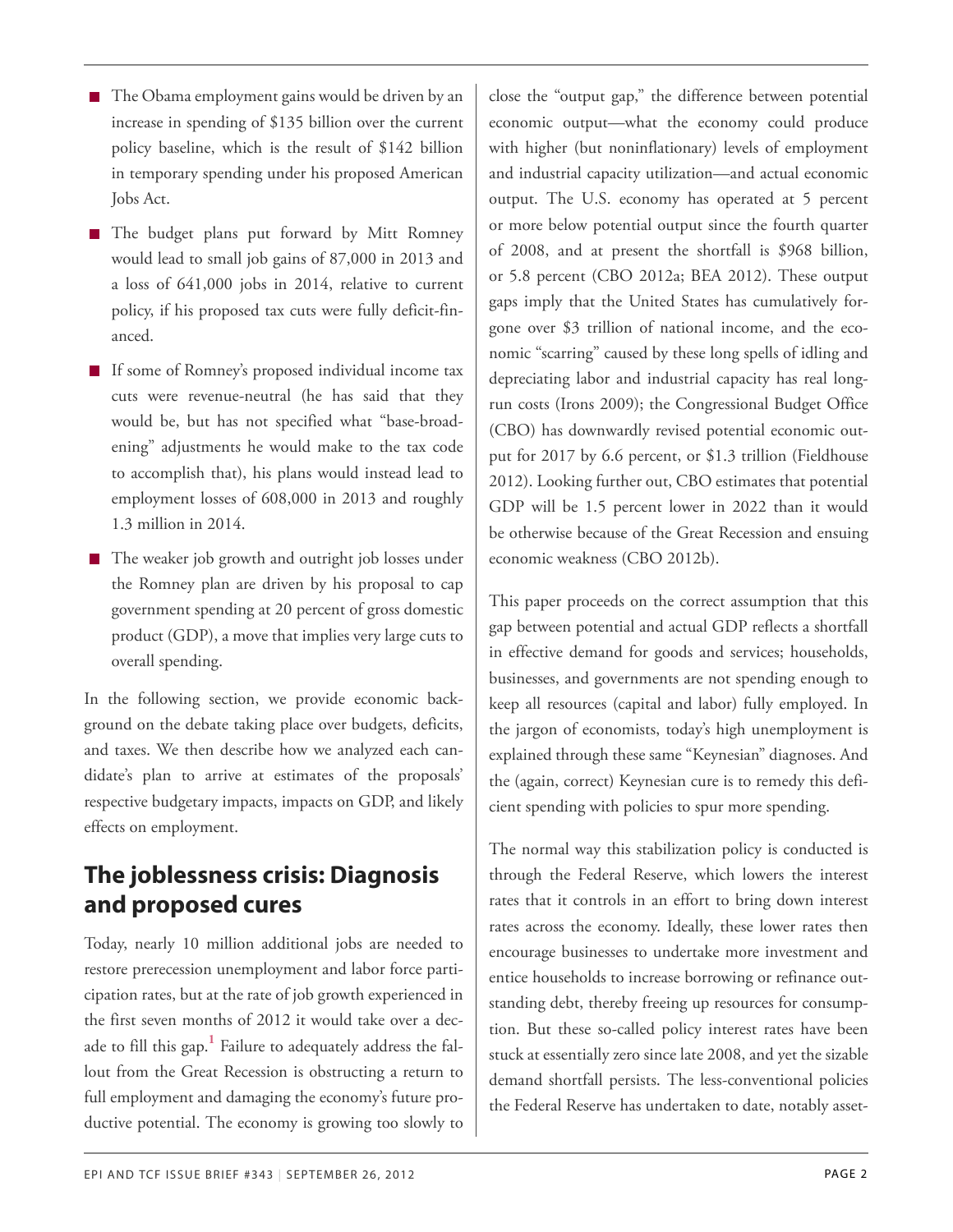backed security purchases and guidance that the primary policy rate will remain near zero through at least mid-2015, are economically beneficial but incapable of restoring full employment; if anything, they reaffirm that the Fed's conventional policy arsenal has been exhausted and more policy accommodation is needed to restore full employment. With the Fed showing little appetite for monetary policy interventions more unconventional than those it has already undertaken (e.g., announcing a higher inflation target or nominal GDP targeting), and with prospects for a depreciation of the dollar and a subsequent boost to exports seemingly remote, the pace of U.S. economic recovery—or decline—will be largely dictated by fiscal policy in the near term.

The Keynesian diagnosis and cure—particularly the emphasis on *fiscal* expansion as the key to reducing unemployment—is rhetorically contested by many of today's policymakers. But when push comes to shove, almost all of today's critics of Keynesianism adopt its broad diagnosis when it suits their narrower policy interests. For example, take the ecumenical alarm over the "fiscal cliff." At the beginning of 2013, a series of tax increases and spending cuts are set to go into effect under current law. If these policy changes all occur as scheduled, the rapid fiscal contraction—budget deficits *falling too quickly* and public debt *rising too slowly*—would indeed induce an outright recession (Bivens and Fieldhouse 2012). The CBO projects that under current law the U.S. economy will enter a double-dip recession, contracting 2.9 percent in the first half of 2013, and unemployment will again rise above 9 percent (CBO 2012b); we further project that major fiscal headwinds will shave up to 3.7 percentage points from real GDP growth for the year (Bivens and Fieldhouse 2012). Calls to avoid the fiscal cliff have become increasingly urgent from representatives of both parties, who warn that going over the fiscal cliff would harm job growth.<sup>[2](#page-15-1)</sup> But "going over the fiscal cliff" just means "reducing budget deficits quickly," and calls to "avoid the fiscal cliff" really mean "keep deficits from closing so quickly."

This paper grades the plans of candidates Barack Obama and Mitt Romney against a "current policy" baseline, which is described in detail in the methodological appendix. The current policy baseline is contractionary, but not nearly as contractionary as the current law baseline—wherein all legislated tax increases and spending cuts take effect (i.e., the "fiscal cliff" scenario)—which would push the economy back into recession. Under the continuation of current policies, the budget deficit is projected to shrink from 7.3 percent of GDP in fiscal 2012 to 6.4 percent and 5.4 percent in fiscal 2013 and 2014, respectively. This reduction reflects a combination of expiring fiscal stimulus, notably the payroll tax cut and emergency unemployment benefits; the tightening of discretionary spending caps; increased revenues from the Affordable Care Act (ACA); and an underlying improvement in projections of the cyclical budget deficit (CBO 2011a), among other factors. While not as contractionary as the current law baseline, the current policy baseline still projects significant fiscal contraction in the near term, resulting in a marked slowdown of economic growth.

## **Evaluating jobs plans and near-term fiscal impacts**

The most complex aspect of projecting the possible economic impact of the Romney and Obama plans is making something concrete out of each candidate's sometimes vague budget proposals. We have tried to be even-handed and consistent in determining what is actionable evidence in each candidate's plans. We believe our assumptions are likely to be accurate, but should either campaign make concrete changes to these plans, we would revise our estimates.

<span id="page-2-0"></span>After constructing a budget plan for each candidate, we apply commonly used macroeconomic multipliers—measures of the impact on GDP of each dollar of spending or tax provisions—to its various components. (The multipliers used can be found in the appendix.) The major implication of the multipliers is twofold. First,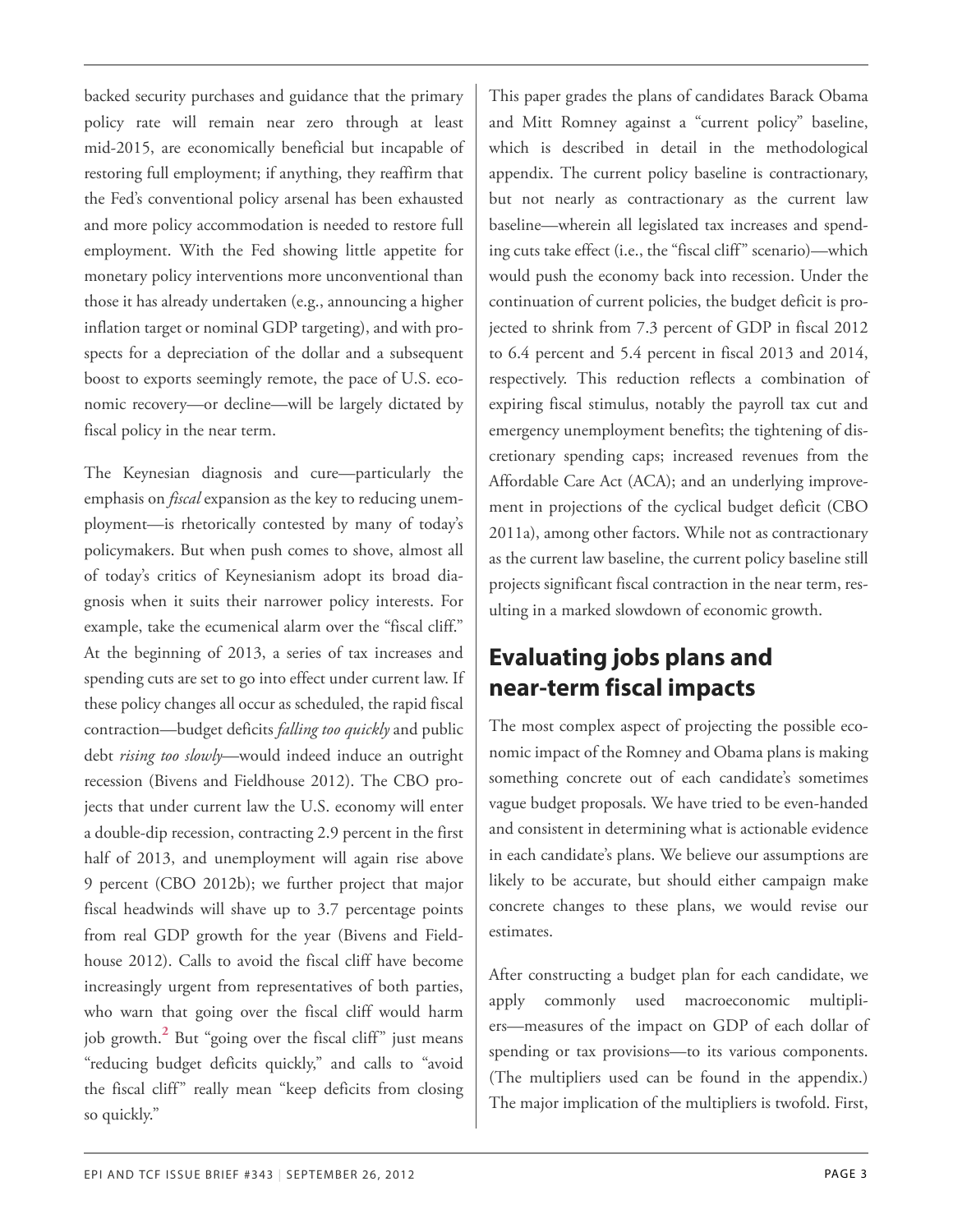<span id="page-3-1"></span>large cuts in government spending will exert a strong drag on economic activity while large output gaps persist, as recently demonstrated in the United Kingdom and across much of the eurozone. Second, tax cuts, particularly tax cuts for businesses and higher-income households, are highly inefficient at spurring growth.

With these caveats in mind, it is possible to couple highimpact fiscal stimulus (e.g., extended unemployment benefits) with low-impact deficit reduction (e.g., rescission of tax cuts for upper-income households) in a manner that will boost employment without adding to the deficit (see Bivens 2011a for a discussion of this "balanced-budget multiplier"). For more on evaluating effective job creation measures, see Eisenbrey et al. (2011).

Additionally, through the cyclical budget deficit—the portion of the deficit attributable to safety-net spending automatically rising and tax revenues falling during a downturn—expansionary fiscal stimulus is partially selffinancing, and austerity is partially self-defeating. The degree to which this becomes true in practice depends on the policies' associated fiscal multipliers. For example, coupling a dollar in revenue from upper-income households with a dollar of infrastructure spending would at present both reduce the deficit and have a net positive effect on the economy (boosting GDP by \$1.20). This boost to GDP would produce net deficit reduction of roughly 44 cents, as every dollar closed from the output gap reduces the cyclical budget deficit by roughly 37 cents (Bivens and Edwards 2010).**[3](#page-15-2)** Lastly, it is important to note that ample evidence indicates that efficient, deficitfinanced fiscal support may actually reduce the economy's debt-to-GDP ratio in the near term (DeLong and Summers 2012).

<span id="page-3-0"></span>Our analysis is focused on the employment impact of the candidates' budget plans and ignores such dynamic budgetary feedback effects, but high-impact stimulus would have the added benefit of reducing cyclical budget

deficits, just as high-impact deficit reduction would exacerbate cyclical deficits. **[4](#page-15-3)**

## **President Obama's fiscal 2013 budget plan**

The Obama budget request for fiscal 2013 (which begins October 1, 2012) includes a mixture of investments and short-term economic stimulus measures that would boost GDP, as well as deficit reduction measures that would modestly slow growth. On net, we project that the president's budget plan would boost GDP by 0.9 percentage points in calendar year 2013 and 0.3 percentage points in 2014, thereby increasing employment by roughly 1.1 million jobs in 2013 and 280,000 jobs in 2014 (see **Table 1**).

This boost to GDP and employment would be driven by an increase in spending of \$135 billion over the current policy baseline, which is the result of \$142 billion in temporary spending under his proposed American Jobs Act, or AJA.

Relative to current policies, the president's budget would increase the budget deficit in 2013 and decrease it in 2014. However, because the gross *additions* to the deficit tend to be in categories that are relatively stimulative (particularly spending and investment initiatives included in his American Jobs Act), while the gross *reductions* in the deficit are concentrated in categories that do not have very large impacts on near-term activity (tax cuts for highincome households, predominantly), the *net* economic impacts are larger and more positive than the deficit numbers might indicate. In 2014, for example, even as the mix of policies actually *reduces* deficits, we project the employment level would be slightly higher than under current policy.

The budget plan we score for the Obama administration includes an adaptation of the AJA, initially proposed in September 2011 as a \$447 billion package of household and business tax cuts, public investments, safety-net spending, and aid to state and local governments. After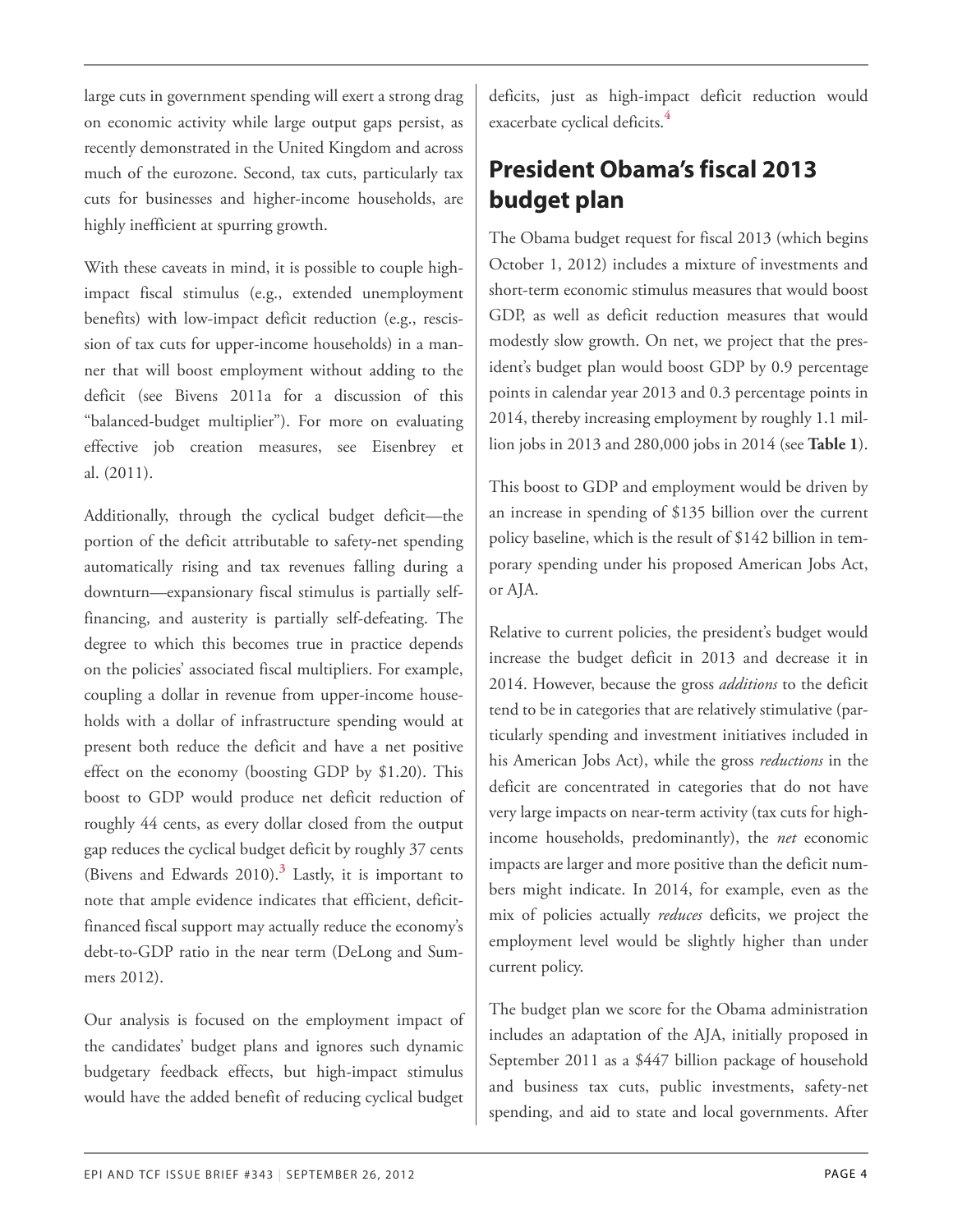**TA B L E 1**

|                                               |        | <b>BUDGETARY COST (+)</b><br>OR SAVINGS (-)<br>(BILLIONS) |        | <b>GDP IMPACT (% GDP)</b> |        | <b>EMPLOYMENT</b><br><b>IMPACT (THOUSANDS</b><br>OF JOBS) |  |
|-----------------------------------------------|--------|-----------------------------------------------------------|--------|---------------------------|--------|-----------------------------------------------------------|--|
|                                               | 2013   | 2014                                                      | 2013   | 2014                      | 2013   | 2014                                                      |  |
| <b>Tax policy</b>                             |        |                                                           |        |                           |        |                                                           |  |
| American Jobs Act tax cuts*                   | \$57   | \$19                                                      | 0.2%   | 0.1%                      | 246    | 110                                                       |  |
| Upper-income tax provisions                   | $-107$ | -99                                                       | $-0.2$ | $-0.1$                    | $-202$ | $-178$                                                    |  |
| Other tax provisions                          | $-7$   | $\overline{7}$                                            | 0.0    | 0.0                       | $-17$  | 17                                                        |  |
| <b>Discretionary spending</b>                 |        |                                                           |        |                           |        |                                                           |  |
| Net discretionary spending                    | \$11   | 52                                                        | 0.1%   | 0.0%                      | 117    | 16                                                        |  |
| <b>Mandatory spending</b>                     |        |                                                           |        |                           |        |                                                           |  |
| American Jobs Act spending*                   | \$92   | \$50                                                      | 0.8%   | 0.4%                      | 994    | 496                                                       |  |
| Transportation reauthorization                | 1      | 5                                                         | 0.0    | 0.0                       | 11     | 55                                                        |  |
| <b>Health and other</b><br>mandatory spending | $-3$   | $-23$                                                     | 0.0    | $-0.2$                    | $-29$  | $-235$                                                    |  |
| <b>Total</b>                                  | \$44   | $-539$                                                    | 0.9%   | 0.3%                      | 1,121  | 280                                                       |  |

#### **Near-term macroeconomic effects of President Obama's fiscal 2013 budget**

\* With the exception of the payroll tax cut and emergency unemployment benefits, all American Jobs Act provisions have been shifted forward one year.

**Note:** All policies are scored relative to EPI's current policy baseline. This table presents the impact in calendar years 2013 and 2014.

**Source:** Authors' analysis of Congressional Budget Office, Office of Management and Budget, and Moody's Analytics data

the release of the president's 2013 budget, Congress enacted scaled-back versions of two major AJA proposals for the remainder of 2012: a 2 percentage-point employee-side payroll tax holiday (AJA proposed 3.1 percentage points) and a reduced extension of the emergency unemployment compensation (EUC) program. The president continues to support passage of the AJA provisions that Congress has not acted on (Krueger 2012), the budgetary effects of which have been delayed one year in our analysis to allow for feasible implementation (most tax cuts and spending initiatives were proposed for fiscal 2012, which ends September 30, 2012).**[5](#page-15-4)**

<span id="page-4-0"></span>The remaining tax cuts from the AJA include a temporary business payroll tax credit for hiring and wage increases,

extension of 100 percent bonus depreciation, and credits for advanced energy manufacturing, among others. More cost-effective direct spending programs from the AJA, notably investments in surface transportation, school modernization, and aid to state governments for rehiring teachers and first responders, would have a much larger positive impact on employment (both gross and per dollar).

The proposals in the president's budget that most reduce deficits are allowing the upper-income Bush-era tax cuts to expire and capping the value of certain tax expenditures for upper-income households. These would have a low impact on growth per dollar, shaving an average of just 0.16 percentage points from real GDP growth in 2013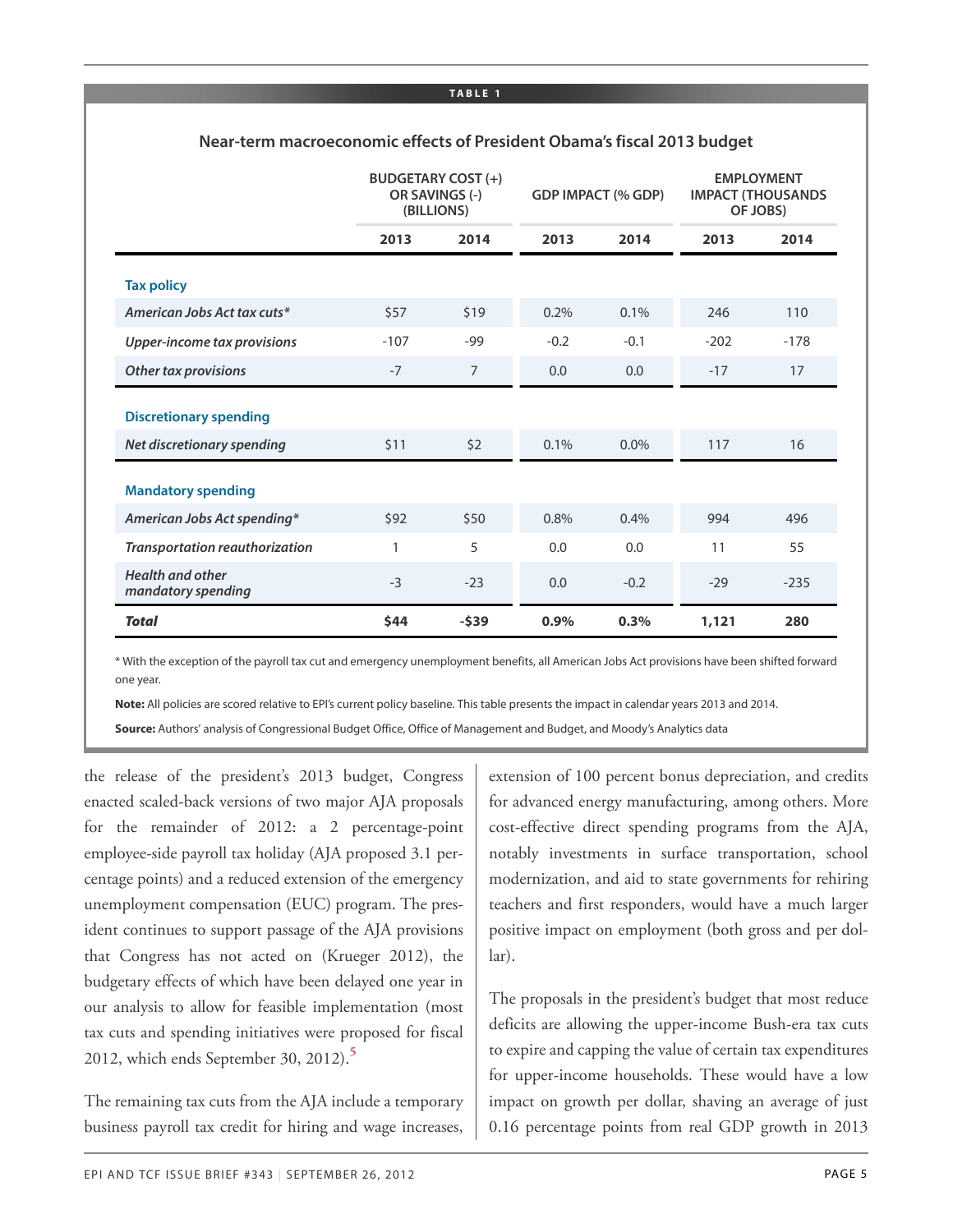<span id="page-5-0"></span>and 2014.**[6](#page-15-5)** Other Obama proposals for taxes and spending, such as closing business tax loopholes and reforming Medicare payments, would be mildly expansionary in 2013 (adding 0.1 percentage point to GDP growth) and mildly contractionary in 2014 (shaving 0.1 percentage point from GDP growth).

## <span id="page-5-2"></span>**Gov. Romney's economic and budget plan**

Since it is not an official government document, Gov. Romney's economic plan, *Believe in America: Mitt Romney's Plan for Jobs and Economic Growth* (Romney 2012a), is less detailed (e.g., it lacks summary tables) than the president's budget and is thus subject to greater interpretation. The core of the plan is cutting both taxes and spending (the overall spending cut is the net result of *increases* in defense spending coupled with larger *cuts* to nondefense spending). The tax cuts would provide fiscal support while the spending cuts would be contractionary. The degree to which the Romney plan would, as a whole, spur or retard economic activity, however, is highly dependent on assumptions about the financing of its tax cuts (discussed below).

<span id="page-5-1"></span>The Romney tax plan would continue all of the 2001 and 2003 tax cuts, repeal the estate tax permanently, and eliminate capital gains, dividends, and interest taxation for households with adjusted gross income (AGI) under \$100,000 (\$200,000 for married couples filing jointly).**[7](#page-15-6)** On the corporate side, Romney proposes reducing the top statutory corporate income tax rate from 35 to 25 percent, eliminating the corporate alternative minimum tax (AMT), and permanently extending the research and experimentation credit (which is included in the current policy baseline and thus is assumed in our analysis to have no additional economic impact). After an income-repatriation tax holiday, Romney would eventually transition the U.S. international tax system to a territorial system (i.e., multinationals' foreign source income would no longer be subject to tax upon repatriation). The Romney budget

plan would also repeal taxes (and spending) associated with the Affordable Care Act. As did the nonpartisan Tax Policy Center's (TPC) analysis of the Romney plan, we assume that the 2009 expansion of refundable tax credits would be allowed to expire on schedule at the end of 2012 (TPC 2012a), and this curtailment would exert downward pressure on growth relative to current policy. **[8](#page-16-0)**

On the spending side, Romney has proposed cutting nonsecurity discretionary spending by 5 percent, increasing base Department of Defense (DoD) spending (i.e., spending that excludes overseas contingency operations) to 4.0 percent of GDP (up from 3.4 percent in fiscal 2013 and 3.0 percent of GDP over fiscal 2013–2022 under current policy), repealing the ACA, and block-granting and cutting federal Medicaid spending (Romney 2012a; Romney 2012b). Additionally, and crucially for this modeling exercise, Romney has proposed capping federal spending at 20 percent of GDP, which we assume will be gradually phased in over fiscal 2013 through 2016 (see the appendix). Less-detailed proposals, such as reducing the federal workforce by 10 percent, are assumed to fall under either the nonsecurity discretionary cuts or the additional (unspecified) spending cuts needed to meet the phased-in spending cap.

After the initial release of his budget plan, Romney proposed reducing all individual income marginal tax rates by 20 percent and repealing the AMT, and he said that these *additional* tax cuts (i.e., only those over and above the tax cuts previously described) would be financed with "base-broadening" (i.e., elimination of tax expenditures) so that the net effect was both revenue and distributionally neutral relative to current policy. Subsequent analysis has indicated that meeting those two objectives is mathematically impossible without eliminating the preferential tax treatment of capital gains and dividends, which the Romney campaign has explicitly pledged to maintain (Brown, Gale, and Looney 2012). Moreover, comprehensive tax reform (i.e., eliminating the tax expenditures) would take years to draft and negotiate, whereas deep tax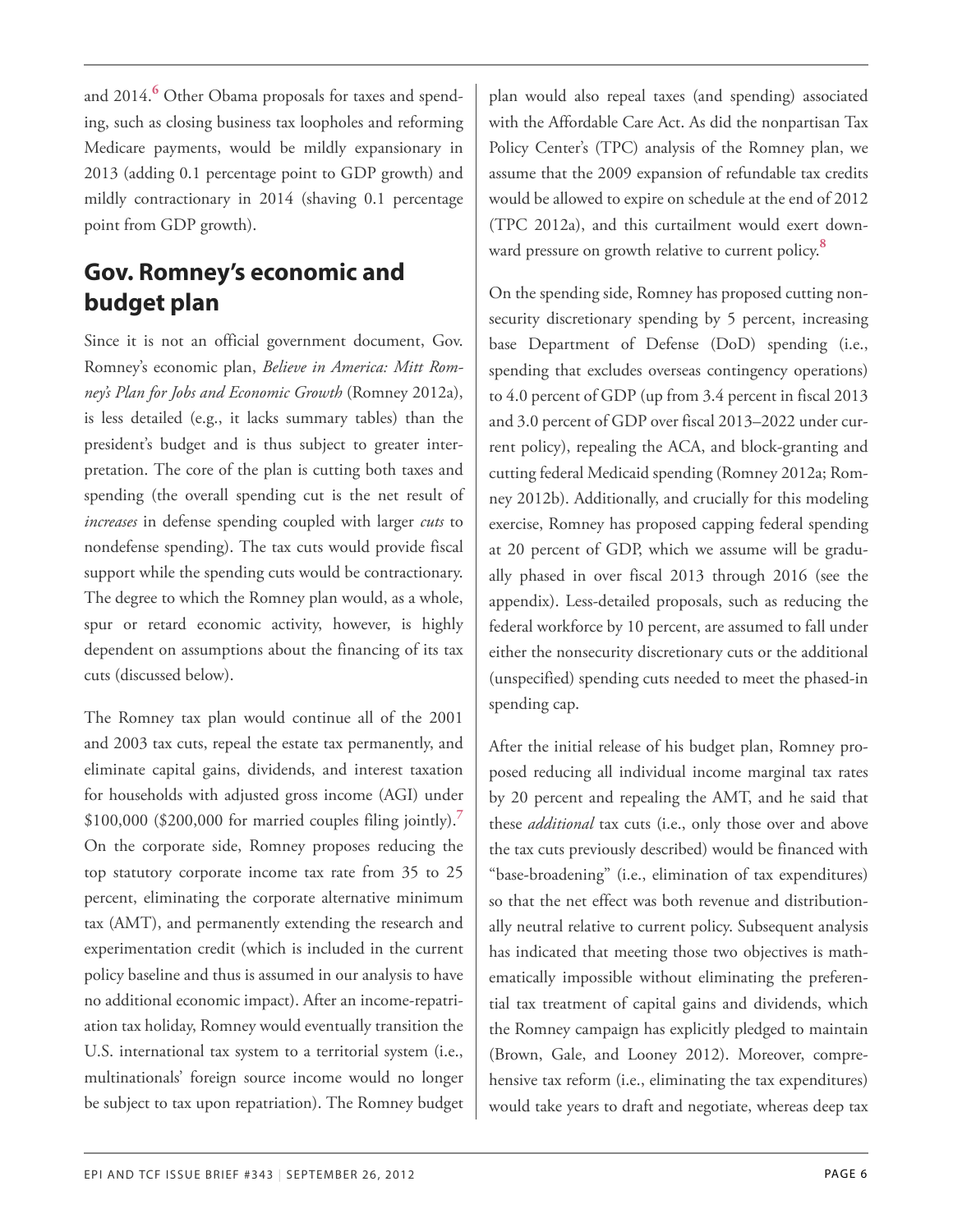#### **TA B L E 2**

#### **Near-term macroeconomic effects of Mitt Romney's budget plan, assuming deficit-financed income tax rate cuts and AMT elimination**

|                                                                                       | <b>BUDGETARY COST (+)</b><br>OR SAVINGS (-)<br>(BILLIONS) |         | <b>GDP IMPACT (% GDP)</b> |         | <b>EMPLOYMENT</b><br><b>IMPACT (THOUSANDS</b><br>OF JOBS) |          |
|---------------------------------------------------------------------------------------|-----------------------------------------------------------|---------|---------------------------|---------|-----------------------------------------------------------|----------|
|                                                                                       | 2013                                                      | 2014    | 2013                      | 2014    | 2013                                                      | 2014     |
| <b>Tax policy</b>                                                                     |                                                           |         |                           |         |                                                           |          |
| <b>Tax cuts</b>                                                                       | \$466                                                     | \$516   | 1.0%                      | 1.1%    | 1,207                                                     | 1,284    |
| Expiration of refundable tax credit<br>expansions                                     | $-10$                                                     | $-30$   | $-0.1$                    | $-0.2$  | $-92$                                                     | $-267$   |
| <b>Discretionary spending</b>                                                         |                                                           |         |                           |         |                                                           |          |
| Defense increases                                                                     | \$75                                                      | \$113   | 0.7%                      | 1.0%    | 793                                                       | 1,145    |
| Nonsecurity discretionary cuts                                                        | $-12$                                                     | $-16$   | $-0.1$                    | $-0.1$  | $-122$                                                    | $-164$   |
| <b>Mandatory spending</b>                                                             |                                                           |         |                           |         |                                                           |          |
| <b>Repeal the Affordable Care Act</b>                                                 | $-56$                                                     | $-529$  | $-0.1%$                   | $-0.2%$ | $-63$                                                     | $-290$   |
| <b>Block grant and cut Medicaid</b>                                                   | $-10$                                                     | $-18$   | $-0.1$                    | $-0.2$  | $-103$                                                    | $-185$   |
| <b>Government spending cap</b>                                                        |                                                           |         |                           |         |                                                           |          |
| Additional primary spending cuts<br>needed to phase in 20% government<br>spending cap | $-5145$                                                   | $-5214$ | $-1.3%$                   | $-1.8%$ | $-1,532$                                                  | $-2,163$ |
| <b>Total</b>                                                                          | \$358                                                     | \$322   | 0.1%                      | $-0.5%$ | 87                                                        | $-641$   |

**Note:** All policies are scored relative to EPI's current policy baseline. This table presents the impact in calendar years 2013 and 2014.

**Source:** Authors' analysis of Romney for President, Tax Policy Center, Congressional Budget Office, and Moody's Analytics data

cuts can be enacted relatively quickly, as demonstrated by the 2001–2008 Bush-era tax cuts.

Given these considerations, we modeled two scenarios for the Romney plan. The first specification assumes that the second round of tax cuts the candidate has proposed would be entirely deficit-financed, and these estimates are presented in **Table 2**. This is our preferred specification, not only because it would be easier to implement, but because it reflects actual policy proposals of the Romney campaign. In **Table 3**, we additionally model the impact of the Romney plan if these later tax rate reductions could be achieved as revenue-neutral tax reform. (Since distribution is not our primary concern here, we drop the distributionally neutral imperative that otherwise makes this part of the Romney plan mathematically unworkable.)

In the first scenario (Table 2), in 2013 the expansionary effect of deficit-financed tax cuts and defense spending increases would outweigh the contractionary effects of cuts in nonsecurity discretionary spending and health spending, as well as other spending cuts required to meet the spending cap. However, this would not be the case in 2014. On net, we project that Romney's budget plan would boost GDP by 0.1 percentage point in 2013 and decrease GDP by 0.5 percentage points in 2014 relative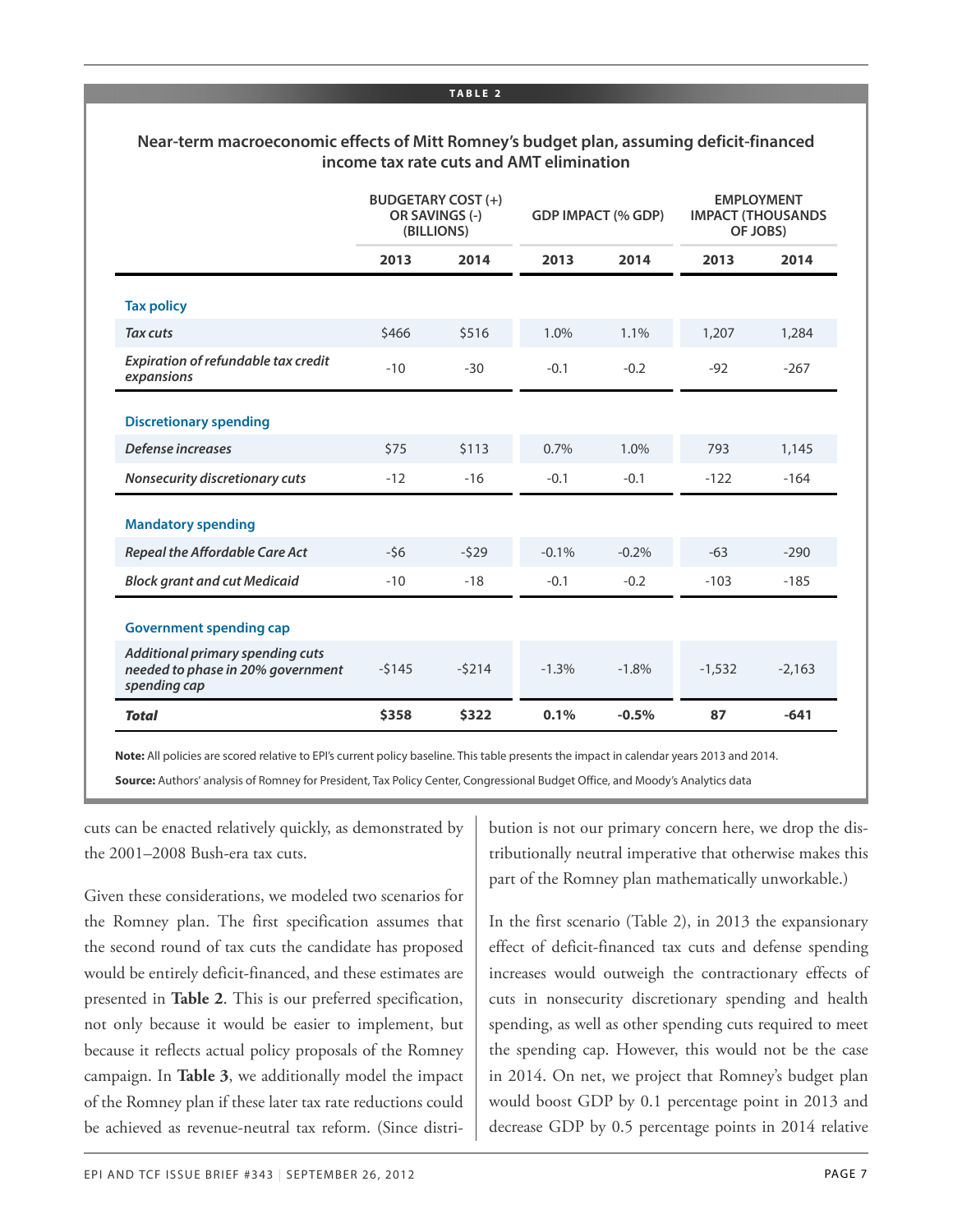#### **TA B L E 3**

#### **Near-term macroeconomic effects of Mitt Romney's budget plan, assuming revenue-neutral income tax rate cuts, AMT elimination, and unspecified "base-broadening"**

|                                                                                       | <b>BUDGETARY COST (+)</b><br>OR SAVINGS (-)<br>(BILLIONS) |         | <b>GDP IMPACT (% GDP)</b> |         | <b>EMPLOYMENT</b><br><b>IMPACT (THOUSANDS</b><br>OF JOBS) |          |
|---------------------------------------------------------------------------------------|-----------------------------------------------------------|---------|---------------------------|---------|-----------------------------------------------------------|----------|
|                                                                                       | 2013                                                      | 2014    | 2013                      | 2014    | 2013                                                      | 2014     |
| <b>Tax policy</b>                                                                     |                                                           |         |                           |         |                                                           |          |
| <b>Tax cuts</b>                                                                       | \$196                                                     | \$234   | 0.4%                      | 0.5%    | 492                                                       | 570      |
| Expiration of refundable tax credit<br>expansions                                     | $-10$                                                     | $-30$   | $-0.1$                    | $-0.2$  | $-92$                                                     | $-267$   |
| <b>Discretionary spending</b>                                                         |                                                           |         |                           |         |                                                           |          |
| Defense increases                                                                     | \$75                                                      | \$113   | 0.7%                      | 1.0%    | 793                                                       | 1,145    |
| Nonsecurity discretionary cuts                                                        | $-12$                                                     | $-16$   | $-0.1$                    | $-0.1$  | $-122$                                                    | $-164$   |
| <b>Mandatory spending</b>                                                             |                                                           |         |                           |         |                                                           |          |
| <b>Repeal the Affordable Care Act</b>                                                 | $-56$                                                     | $-529$  | $-0.1%$                   | $-0.2%$ | $-63$                                                     | $-290$   |
| <b>Block grant and cut Medicaid</b>                                                   | $-10$                                                     | $-18$   | $-0.1$                    | $-0.2$  | $-103$                                                    | $-185$   |
| <b>Government spending cap</b>                                                        |                                                           |         |                           |         |                                                           |          |
| Additional primary spending cuts<br>needed to phase in 20% government<br>spending cap | $-5143$                                                   | $-5208$ | $-1.3%$                   | $-1.8%$ | $-1,512$                                                  | $-2,105$ |
| <b>Total</b>                                                                          | \$90                                                      | \$45    | $-0.5%$                   | $-1.1%$ | $-608$                                                    | $-1,298$ |

**Note:** All policies are scored relative to EPI's current policy baseline. This table presents the impact in calendar years 2013 and 2014.

**Source:** Authors' analysis of Romney for President, Tax Policy Center, Congressional Budget Office, and Moody's Analytics data

to the current policy baseline. We project that employment would rise by 87,000 jobs in 2013 and decrease by roughly 641,000 in 2014. Romney's budget plan would add substantially to the deficit in both 2013 and 2014—in excess of \$300 billion in each year—with tax cuts explaining more than all of this increase.

<span id="page-7-0"></span>In the alternative financing scenario (Table 3), where a second round of tax cuts is financed with tax increases elsewhere, the expansionary effect of tax cuts and defense spending increases would be outweighed in *both* 2013 and 2014 by the contractionary effects of cuts in nonsecurity discretionary spending, health care, and other domestic programs required to meet the global spending cap. Under this scenario, the Romney budget plan would on net decrease real GDP growth by 0.5 percentage points in 2013 and 1.1 percentage points in 2014. We project that employment would fall by 608,000 jobs in 2013 and roughly 1.3 million in 2014.**[9](#page-16-1)** Note that even if Romney's additional tax cuts were revenue neutral, his budget plan would add to the deficit in both 2013 and 2014, trading bigger deficits for fewer jobs.

Under both scenarios, the weaker job growth and outright job losses are driven by Romney's proposal to cap govern-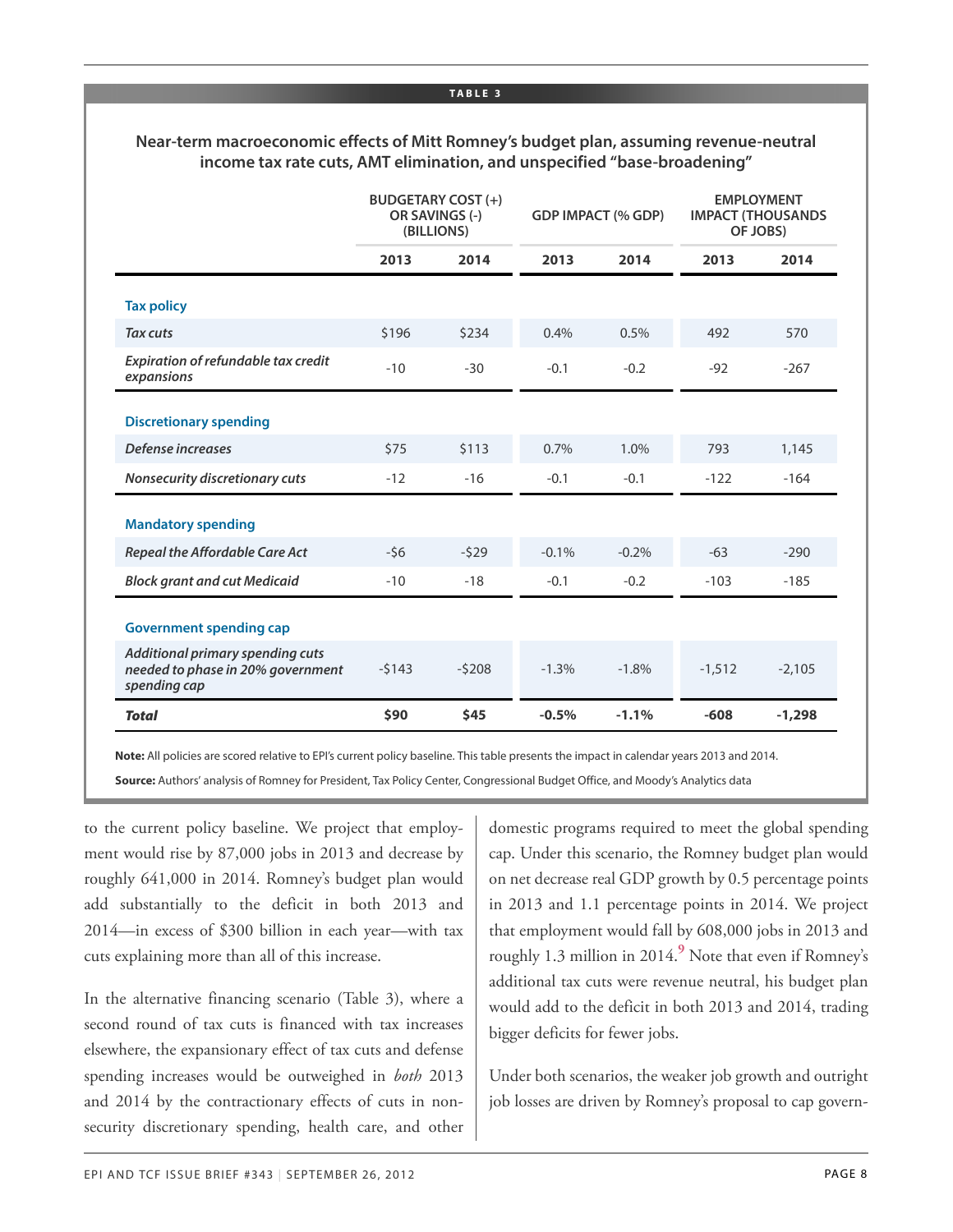ment spending at 20 percent of GDP, a move that implies very large cuts to overall spending.

## **Conclusion**

President Obama's budget would do more to spur nearterm economic and employment growth than Gov. Romney's budget plan, regardless of how Romney would finance his second round of tax cuts (see **Figure A**).

Further, because the Obama budget calls for spending increases in areas that provide efficient fiscal support for economic activity and jobs in the near term, and for tax increases that have little impact on economic activity, it generates \$3.39 in GDP for every dollar added to the budget deficit in 2013 and \$1.00 in GDP for every dollar of deficit reduction in 2014.

## **Why the balanced budget amendment is not included in our analysis**

Beyond capping government spending at 20 percent of GDP, Mitt Romney's economic plan calls for a balanced budget amendment (BBA) that would make increasing overall revenues intentionally difficult:

A Balanced Budget Amendment to the Constitution is necessary to ensure that our nation embarks on a path of long-term fiscal discipline, and as president, Mitt Romney will introduce one in Congress and fight for its passage. A properly constructed amendment would guard against the use of net revenue increases to achieve balance by requiring a super-majority for the passage of any tax hike. (Romney 2012a)

Complying with a BBA (assuming that revenue levels cannot be raised, as this version would try to ensure with its supermajority vote requirement) by fiscal 2016 would require shrinking the size of the federal government from 20 percent of GDP as called for under Romney's proposed spending cap to either 14.9 percent of GDP (assuming entirely deficit-financed tax cuts) or 16.6 percent of GDP (assuming revenue-neutral individual income marginal tax rate reductions and AMT elimination). Relative to current policy, the requisite primary spending cut (i.e., non-interest) for fiscal 2016 alone would be between \$932 billion and \$1.2 trillion, or 5.0 percent to 6.6 percent of GDP, on a static basis. (The requisite cut would be larger on a dynamic basis, because the expanded cyclical budget deficit would force additional structural deficit cuts to align spending with lower revenue levels and to offset automatic spending increases from automatic stabilizers.) Over fiscal 2013–2016 primary spending would be cut by between \$2.2 trillion and \$2.9 trillion, forcing enormous output and job losses in an already depressed economy.

Government spending cuts of this magnitude would constitute an economic shock even larger than the one inflicted by the bursting of the housing bubble—a shock that led to the worst recession since the Great Depression. For this reason, we consider implementation of a BBA exceedingly unlikely and thus have not modeled it in our analysis of Romney's budget plan. For more discussion on the infeasibility of BBAs and undesirability of global spending caps, see Fieldhouse, Pollack, and Thiess (2011).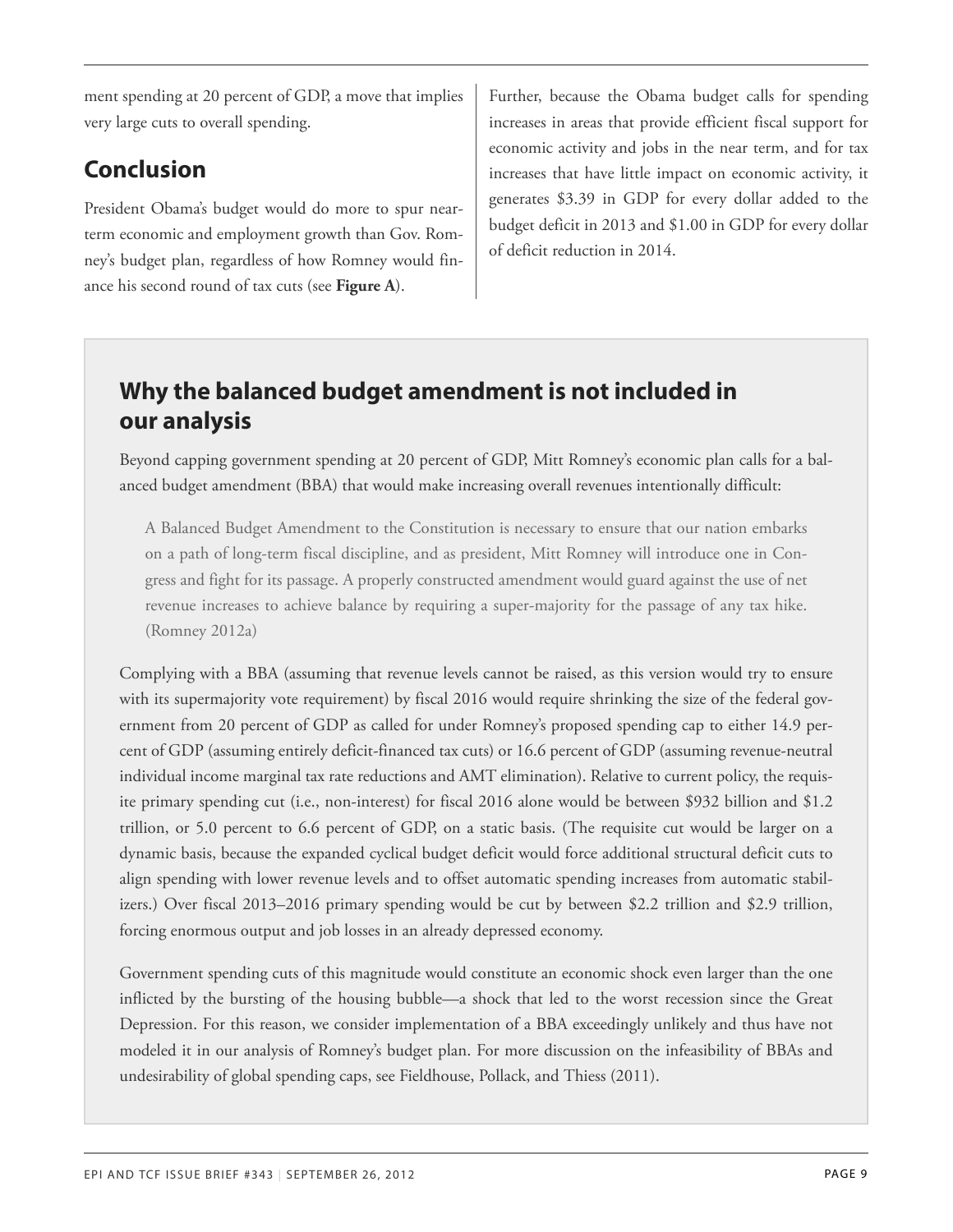

Using the specific policy proposals provided by the Romney campaign (which imply deficit-financing of all tax cuts, as detailed in Table 2), the Romney budget plan would generate only 3 cents of GDP for every dollar added to the budget deficit in 2013 and would actually reduce GDP by 28 cents for every dollar added to the deficit in 2014.

*—Josh Biven***s** *is research and policy director at the Economic Policy Institute. Andrew Fieldhouse is a federal budget policy analyst at the Economic Policy Institute and The Century Foundation.*

*—The Economic Policy Institute is a nonprofit, nonpartisan think tank that seeks to broaden the public debate about strategies to achieve a prosperous and fair economy. EPI* *stresses real-world analysis and a concern for the living standards of working people, and it makes its findings accessible to the general public, the media, and policymakers through books, studies, and popular education materials. The Century Foundation conducts public policy research and analyses of economic, social, and foreign policy issues, including inequality, retirement security, election reform, media studies, homeland security, and international affairs. With offices in New York City and Washington, D.C., The Century Foundation is nonprofit and nonpartisan and was founded in 1919 by Edward A. Filene.*

## **Methodological appendix**

All budget policy changes are scored relative to EPI's current policy baseline, allowing for an apples-to-apples com-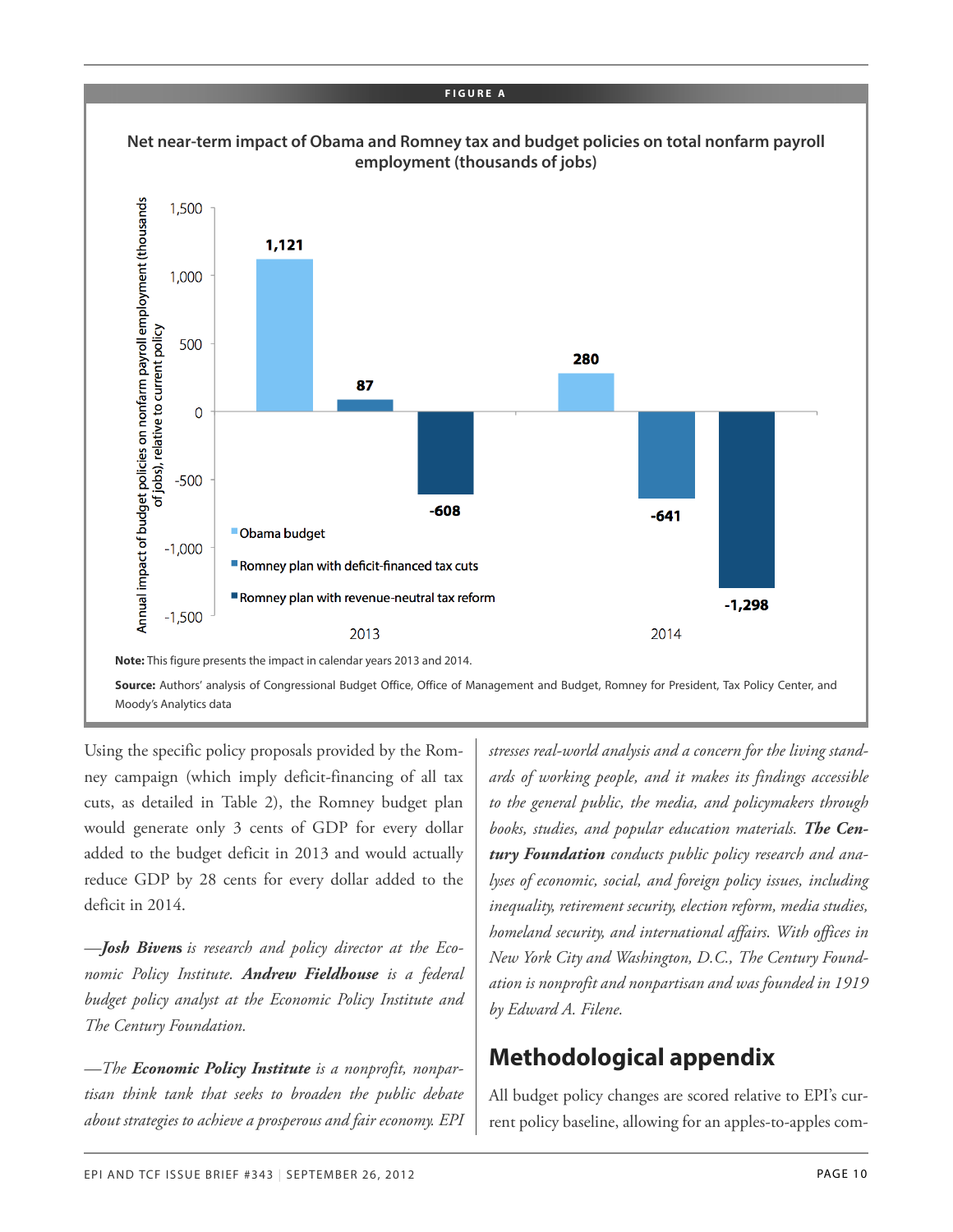parison. Specifically, our current policy baseline assumes extension of the 2001, 2003, and 2009 tax cuts, the 2010 estate and gift tax cuts, the AMT patch, and business tax extenders (roughly 80 expiring tax provisions routinely extended on an annual basis). The only temporary tax policy assumed to expire on schedule is the 2 percentage-point employee-side payroll tax cut enacted for 2012. EPI's current policy baseline also assumes that scheduled reductions to Medicare physician reimbursement rates are prevented (i.e., the "doc fix" is continued), the automatic sequester from the Budget Control Act of 2011 (BCA) does not take effect, and force deployment and supplemental appropriations for overseas contingency operations gradually decrease instead of growing with inflation. Note that the current policy baseline assumes that the payroll tax cut and EUC program expire on schedule and the phase-one discretionary spending caps from the BCA remain in place, thereby exerting a drag on growth (see Bivens and Fieldhouse 2012).

All the budgetary costs of the spending proposals reflect outlays rather than budget authority (BA), and all provisions' costs exclude associated debt service (which has a negligible macroeconomic impact and small budgetary effects in the short run). Fiscal year budgetary impacts are adjusted to calendar years using a 75/25 split (i.e., calendar year 2014 reflects 75 percent of fiscal 2014 and 25 percent of fiscal 2015 impacts), except in the case of new tax policies being implemented at the start of a calendar year, in which case the weight for that fiscal year is increased to 100 percent. The budgetary cost of each policy is multiplied by its related fiscal multiplier for the projected dollar impact on GDP at the end of calendar years 2013 and 2014. The change in nonfarm payroll employment is calculated based on the percent change in nominal GDP that would be associated with each policy provision; see Bivens (2011b) for detailed methodology. The baseline for translating fiscal impulses to changes in nonfarm payroll employment is projected nominal GDP for calendar years 2013 and 2014 from CBO's August 2012 baseline economic forecast (CBO 2012c).

All fiscal multipliers are adopted or modeled from fiscal multipliers published by Moody's Analytics Chief Economist Mark Zandi, as detailed in **Table A-1** (Zandi 2011a; Zandi 2011b; Bivens and Fieldhouse 2012). While even the multipliers for specific provisions used in the various reports by Zandi change trivially over time, it is useful to note that these fiscal multipliers are comparable in scale and (even more importantly) relative ranking to the midpoint estimates of the multipliers used by CBO in evaluating the efficacy of the American Recovery and Reinvestment Act of 2009 (ARRA), as well as those used by the Council of Economic Advisors in its quarterly reports on ARRA (CBO 2012d; CEA 2011). In short, the relative ranking and the scale of impact of fiscal impulses are robust to a range of estimates of the multipliers.

### *Obama economic and budget plan*

The economic impact of the Obama budget plan is calculated based on the president's fiscal 2013 budget (OMB 2012), with timing adjustments made for the American Jobs Act (AJA). The president's budget was released on February 13, 2012, before Congress agreed to a full-year continuation of the 2 percentage-point employee-side payroll tax cut and a scaled-back extension of the EUC program; these provisions are included in the current policy baseline only for calendar year 2012 (CBO 2011b; CBO 2012f). While the focus of this paper is 2013–2014, we include in our estimates for the Obama budget plan the difference between his proposals—a 3.1 percentage-point employee-side payroll tax cut and a full continuation of EUC benefits for calendar year 2012—and the smaller package enacted by Congress (see endnote 5). Relative to current policy, we calculate the AJA would have increased the payroll tax cut by \$65 billion and EUC spending by \$9 billion in calendar year 2012. Based on administration statements, we additionally assume the administration will push for continuation of the EUC at its current parameters for calendar year 2013 but no continuation of the payroll tax cut (Sparshott 2012; White House 2012b). Continuation of the EUC for calendar year 2013 at the current maximum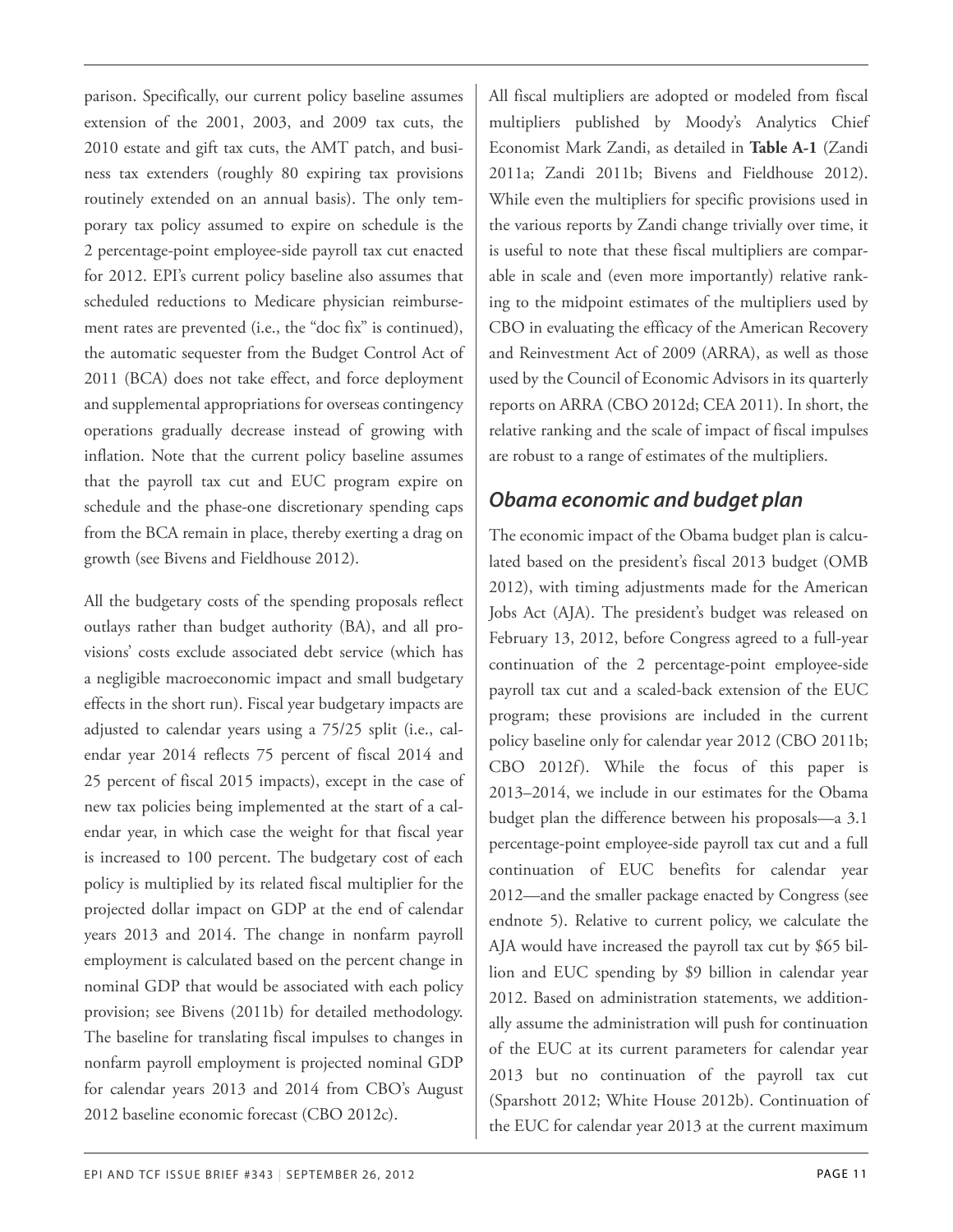#### **A P P E N D I X TA B L E 1**

#### **Fiscal multipliers**

| <b>Spending increases</b>                                |      |
|----------------------------------------------------------|------|
| Temporary increase in food stamps                        | 1.70 |
| Temporary financing of work-share programs               | 1.64 |
| Emergency unemployment insurance benefits                | 1.52 |
| Increased infrastructure spending                        | 1.44 |
| <b>General government spending</b>                       | 1.40 |
| General aid to state governments                         | 1.31 |
| Low-income home energy assistance                        | 1.13 |
| Refundable tax credits (mix of spending and tax cuts)    |      |
| Child Tax Credit, Recovery Act expansion                 | 1.38 |
| <b>Earned Income Tax Credit, Recovery Act expansion</b>  | 1.23 |
| Refundable lump-sum tax rebates                          | 1.22 |
| <b>Making Work Pay tax credit</b>                        | 1.19 |
| American Opportunity Tax Credit, Recovery Act expansion* | 1.09 |
|                                                          |      |
| <b>Temporary tax cuts</b>                                |      |
| Payroll tax cut for employees                            | 1.25 |
| Hiring tax credit                                        | 1.20 |
| Payroll tax cut for employers                            | 1.04 |
| Nonrefundable lump-sum tax rebate                        | 1.01 |
| Across-the-board tax cut                                 | 0.98 |
| Housing tax credit                                       | 0.82 |
| Accelerated depreciation (bonus depreciation)            | 0.29 |
| Loss carryback                                           | 0.25 |
| <b>Permanent tax cuts</b>                                |      |
| Extend alternative minimum tax patch                     | 0.53 |
| Make capital gains and dividend tax cuts permanent       | 0.39 |
| Make Bush tax cuts permanent                             | 0.35 |
| Make corporate income tax cut permanent                  | 0.32 |
|                                                          | 0.25 |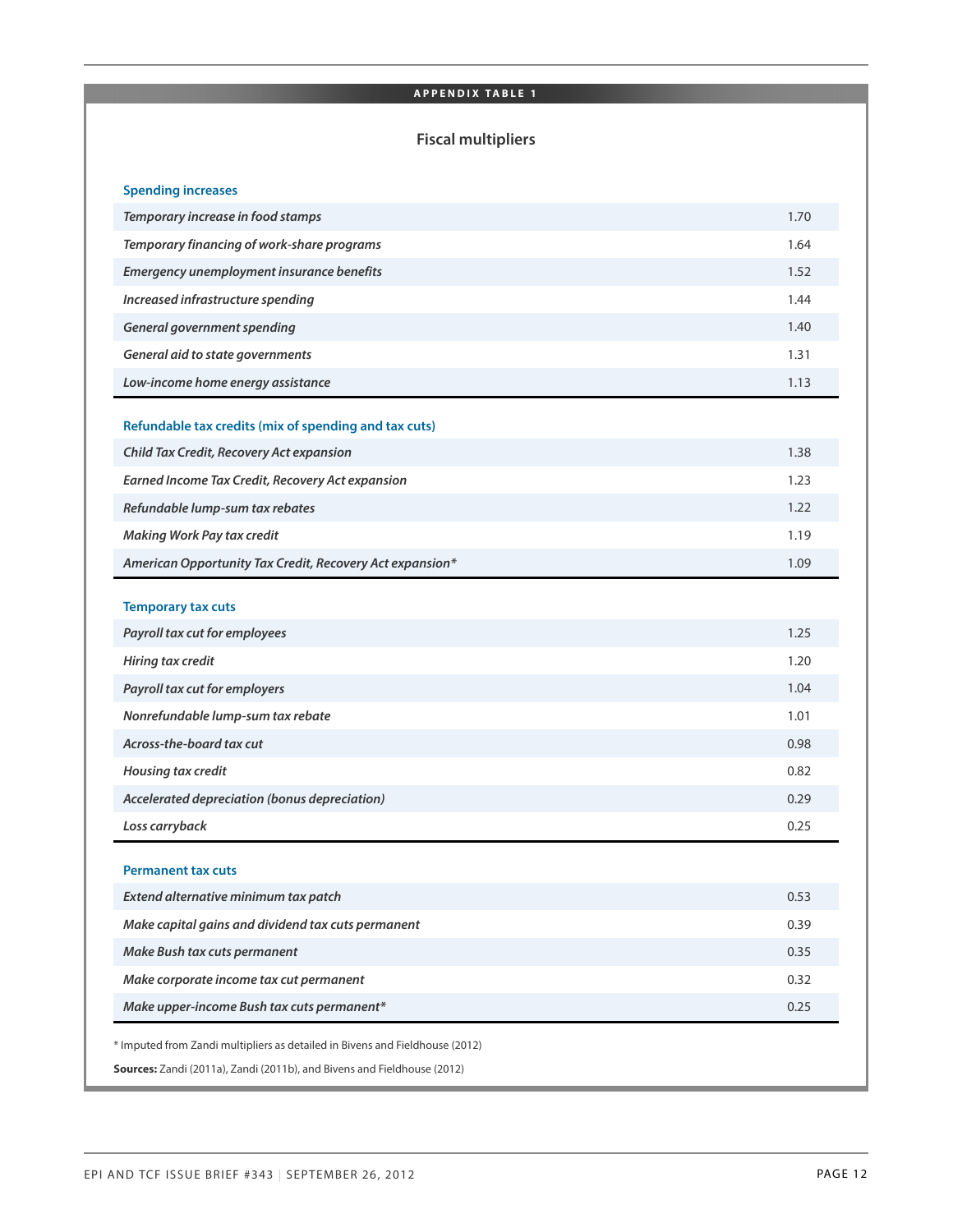<span id="page-12-0"></span>73-week duration of unemployment insurance benefits in high-unemployment states is assumed to cost \$35 billion. **[10](#page-16-2)** The employee-side payroll tax cut is assigned a multiplier of 1.25 and the EUC program a multiplier of 1.52, from Zandi's analysis of the AJA (Zandi 2011b).

<span id="page-12-1"></span>For the remainder of the AJA that Congress has not acted on—which the president continues to support (Krueger 2012)—we shift budgetary effects back one year, with budgetary impacts adopted from "Temporary Tax Relief and Investments to Create Jobs and Jumpstart Growth" in OMB Table S-9 (OMB 2012). Beyond the practicality of realistic timing, this makes for a better comparison with Romney's proposals, none of which would take effect in fiscal 2012. For tax policies we adopt Zandi's policyspecific fiscal multipliers for extending 100 percent firstyear accelerated depreciation (0.29) and the hiring tax credit (1.20), while using the lump-sum nonrefundable tax rebate multiplier (1.01) for advanced energy manufacturing credits, energy efficient building credits, and Build America bonds—none of which has policy-specific multipliers. Proposed investments in immediate surface transportation projects, an infrastructure bank, and school modernizations are assigned Zandi's multiplier for infrastructure spending (1.44). Proposed funds for rehiring teachers and first responders as well as neighborhood stabilization are assigned Zandi's multiplier for aid to state budgets (1.31). The Pathways Back to Work fund is assigned the multiplier for unemployment insurance (1.52), and continuing the temporary expansion of the Supplemental Nutrition Assistance Program (SNAP) is assigned Zandi's SNAP multiplier (1.70). All other mandatory spending initiatives are assigned the lump-sum nonrefundable tax rebate multiplier (1.01), conservatively below Zandi's most recent general government spending multiplier (1.40). In addition to the immediate surface transportation projects proposed as part of the AJA, the president's budget proposed a surface transportation reauthorization bill increasing funding relative to current policy; these outlays are also assigned the 1.44 increased infrastructure spending multiplier but are not shifted

(these outlays begin in fiscal 2013 rather than fiscal 2012).

The impact of allowing the upper-income Bush-era tax cuts to expire—specifically, reinstating the personal exemption phaseout, the limitation on itemized deductions, and the 36 percent and 39.6 percent brackets; taxing qualified dividends as ordinary income; and taxing capital gains at 20 percent for households with AGI above \$200,000 (\$250,000 for joint filers)—is calculated from OMB's cost estimate relative to current policy (OMB 2012).**[11](#page-16-3)** Beyond letting the upper-income Bush tax cuts expire, the administration also proposed capping the value of itemized deductions and other select tax preferences at 28 percent (the values of deductions and exclusions are determined by a filer's marginal tax rate). A multiplier of 0.25 is assigned to these upper-income tax provisions, which is the weighted multiplier for the upperincome Bush-era tax cuts we previously imputed from Zandi's multipliers and 10-year Bush tax cut revenue estimates (see Bivens and Fieldhouse 2012). Consistent with most macroeconomic models and economic theory, the president's proposed reversion of the estate and gift tax from 2011–2012 parameters to 2009 parameters is assumed to have zero macroeconomic impact (Bivens and Fieldhouse 2012). Many tax cut proposals in the president's budget, such as making permanent the research and experimentation credit or maintaining the 2009 expansions of the Earned Income Tax Credit (EITC), the Child Tax Credit (CTC), and the American Opportunity Tax Credit (AOTC), are built into the current policy baseline and are thus excluded from our modeling. Other tax provisions with budgetary impacts relative to current policy, almost entirely business tax provisions, are assigned a multiplier of 0.32, Zandi's multiplier for a cut in the corporate income tax. Tax reforms and revenue raisers with budgetary impacts relative to current policy include reforming the international tax system, reforming treatment of financial and insurance industry institutions and products, eliminating fossil fuel preferences, reducing the tax gap, and simplifying the tax code (OMB 2012). Addi-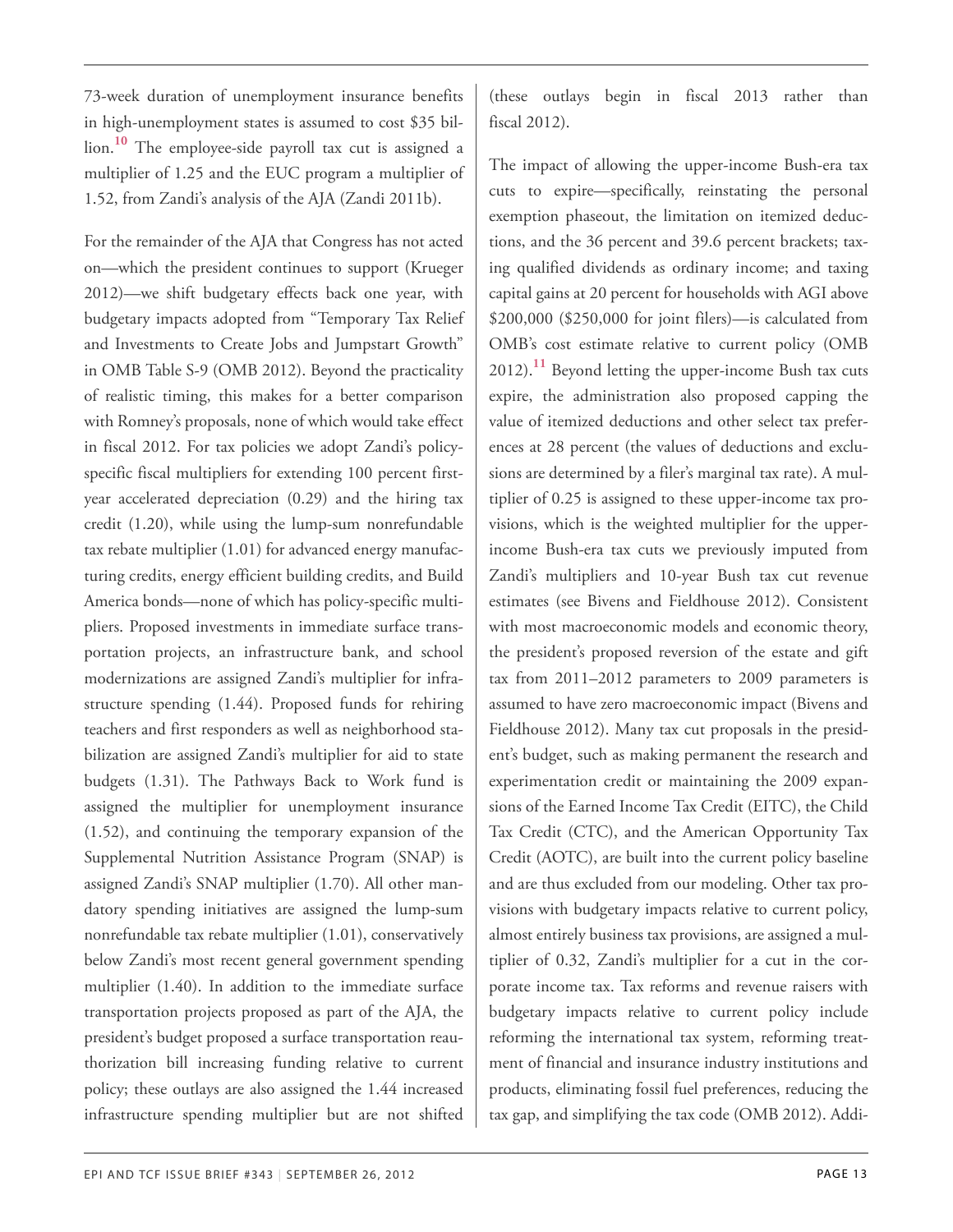tionally, a handful of business tax credits and cuts are included with the other tax provisions and assigned the 0.32 multiplier, specifically automatic individual retirement account enrollment incentives for small businesses, tax incentives for locating business activity in the United States, tax credits for production of advanced technology vehicles and alternative-fuel commercial vehicles, doubled expensed start-up expenditures for small businesses, small business tax credits for contributions to employees' health insurance, and designated growth zones.

Discretionary spending policies are taken as the sum of BCA disaster relief cap adjustments and outlay effects of discretionary policy from OMB Table S-2 (OMB 2012). Health and other mandatory spending changes are also taken from OMB Table S-2. Both are assigned the 1.40 general government spending multiplier. The president's budget would additionally replace the automatic BCA sequester with deficit reduction proposals from his 2013 budget, but the current policy baseline assumes the sequester will be deactivated, so no macroeconomic adjustment is made.

## <span id="page-13-0"></span>*Romney economic and budget plan*

<span id="page-13-1"></span>The economic impact of the Romney budget plan is calculated two ways based on a major difference in assumptions about tax policy. The cost of the Romney tax plan is modeled from the Tax Policy Center's distributional analysis of Romney's tax proposal scored relative to current policy for calendar year 2015, both with and without the additional 20 percent reductions to marginal ordinary income tax rates and elimination of the AMT (TPC 2012b; TPC 2012c). Note that the current policy baseline used by the TPC also assumes that all temporary tax provisions—excluding the payroll tax cut—are extended.

In our first (and preferred) modeling of the Romney plan, we explicitly assume that those additional 20 percent rate reductions and AMT repeal are entirely deficit-financed (Table 2). If the tax cuts were deficit-financed, there would be no net adverse effect on employment in 2013. It is also worth noting an oddity of Romney's call for a "global" cap (including debt service costs) on federal spending: Under such a rule, the expansionary effect of deficit-financed tax cuts would shrink over time because the associated interest costs (which do not appreciably affect aggregate demand) would increasingly crowd out primary government spending.

To make the TPC estimates based on 2015 applicable to 2013 and 2014, the total number of tax units and average federal tax change per tax unit are used to impute their cost for 2015, which is held constant as a share of nominal GDP and applied to these earlier years, with the tax cuts assumed to take effect on January 1, 2013. As such, our economic projections of the Romney tax plan do not include any additional near-term revenue loss from the temporary repatriation holiday Romney has endorsed, but we would not expect any stimulative demand effects from another repatriation holiday (Fieldhouse 2011).**[12](#page-16-4)** TPC's distributional analysis of the Romney tax plan accounts for repeal of the Medicare hospital insurance (HI) surcharges for upper-income households included in the Affordable Care Act (ACA), but ignores other revenue provisions, notably the excise tax on expensive insurance plans; penalties on employers; reinsurance and risk adjustment collections; and fees on pharmaceutical manufacturers, certain medical device manufacturers, and health insurance providers, among other provisions. **[13](#page-16-5)** Accordingly, we add the revenue loss from ACA provisions net of the upper-income HI surcharges to the cost of the Romney tax plan imputed from TPC's distributional analysis.

The economic impact of the expiration of the 2009 expansion of refundable tax credits is treated separately from the tax cut proposals, with associated revenue savings netted out of the Romney tax plan's cost imputed from TPC's distributional analysis (increasing the revenue loss from the tax rate cuts by an equivalent amount). The budgetary impact of allowing these refundable credits to expire is calculated from CBO's August 2012 revenue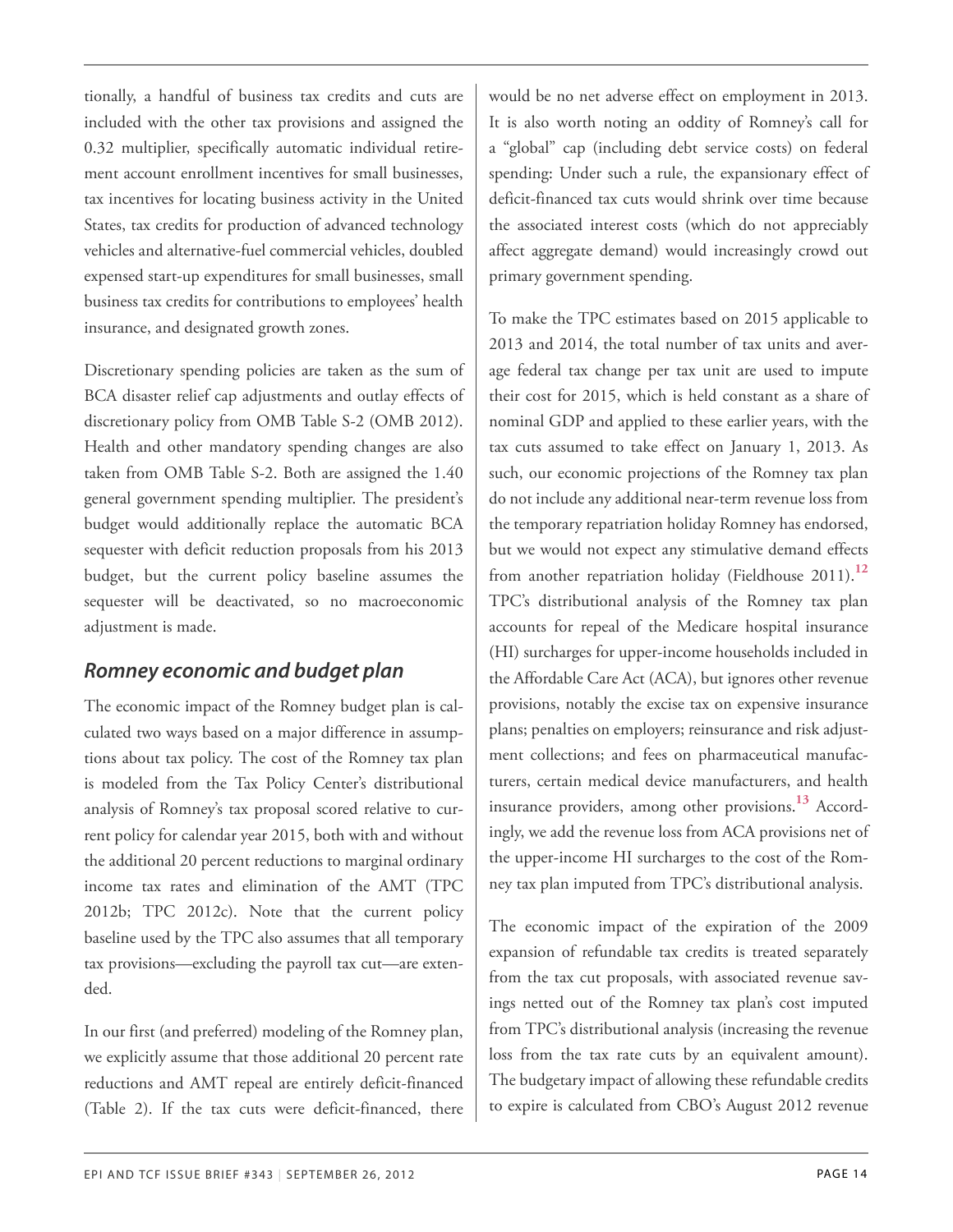<span id="page-14-1"></span>estimates of expiring tax provisions (CBO 2012g). ARRA-specific multipliers of 1.38 and 1.23 are used for the CTC and EITC provisions, respectively (Zandi 2011b). A multiplier of 1.09 is used for the AOTC, which is the weighted average of a 1.22 multiplier for refundable lump-sum tax rebates (40 percent) and a 1.01 multiplier for nonrefundable lump-sum tax rebates (60 percent), reflecting that up to 40 percent of the AOTC is refundable. Just as Obama's proposed reinstatement of the 2009 estate and gift tax parameters is assumed to have no adverse impact, Romney's proposed repeal of the estate tax is assumed to have zero effect on near-term demand. The remainder of the Romney tax cuts are assigned a fiscal multiplier of 0.35, which is Zandi's multiplier for permanent extension of the Bush income tax rate cuts. The 0.35 multiplier also seems like a reasonable midpoint for non-individual income rate provisions; the corporate tax rate cut would have a multiplier of 0.32, and the repeal of the AMT, which is more targeted to higherincome households than the AMT patch (which has a multiplier of 0.53), would likely be near 0.35. Note that 82.4 percent of the benefit from the first phase of tax cuts and 67.1 percent of the benefit of the expanded tax cuts would be conferred to households with a relatively low marginal propensity to consume, those earning over \$200,000 annually (TPC 2012d; TPC 2012e), a more regressive distribution than the Bush-era tax cuts; the 0.35 multiplier thus likely overstates the economic benefit of these tax cuts. **[14](#page-16-6)**

<span id="page-14-0"></span>We calculate the 5 percent nonsecurity discretionary (NSD) cut relative to current policy NSD outlays (i.e., phase one BCA discretionary spending caps remain in effect but the sequester does not take effect), which are lagged from our NSD BA baseline. For defense spending, we assume that annual base DoD BA will be increased so that outlays hold at 4.0 percent of GDP, up from 3.4 percent of GDP in fiscal 2013. The defense increase is calculated as the difference between 4.0 percent of GDP and base DoD spending under current policy (again excluding the sequester) from Table 1-3 of CBO's *An Update to* *the Budget and Economic Outlook* (CBO 2012b). A fiscal multiplier of 1.40—Zandi's most recent general government spending multiplier (Zandi 2011a)—is applied to both the NSD cut and DoD increase.

With regard to mandatory spending, the net budgetary impact of repealing the ACA is taken from CBO's analysis of H.R. 6079, the Repeal of Obamacare Act (CBO 2012e), an analysis that postdates the court's ruling on the Affordable Care Act. **[15](#page-16-7)** The Romney campaign has also proposed converting federal Medicaid spending into block grants to states, capping total annual Medicaid growth at 1 percentage point above inflation (Romney 2012c). CBO's baseline for Medicaid spending includes increased outlays from the ACA, which we first net out in order to calculate the impact of block-granting Medicaid above and beyond ACA repeal. We also treat the Children's Health Insurance Program (CHIP) as part of Medicaid, both for ACA repeal baseline adjustments and residual cuts from block grants. For the Romney trajectory for Medicaid and CHIP expenditures, we index fiscal 2012 expenditures to CBO's projections for CPI-U (CBO 2012c) plus 1 percentage point. Note that assuming CHIP is block-granted along with Medicaid has zero effect on the net employment impact; the budgetary and economic effect of block-granting CHIP would otherwise show up in larger job losses from the global spending cap, as discussed below. Again we apply Zandi's most recent 1.40 general government spending multiplier to all mandatory spending changes.

Lastly, the global spending cap is calculated assuming a four-year linear phase-in as a share of GDP so that total federal outlays reach 20 percent of GDP by fiscal 2016 (from 22.9 percent in fiscal 2012). Under both assumptions regarding tax cut financing, the fiscal impulse of tax changes and other primary spending adjustments relative to current policy is run through a debt service matrix to calculate the net interest cost of specific policy proposals (i.e., excluding the spending cap). Specific budget proposals and associated debt service are then used to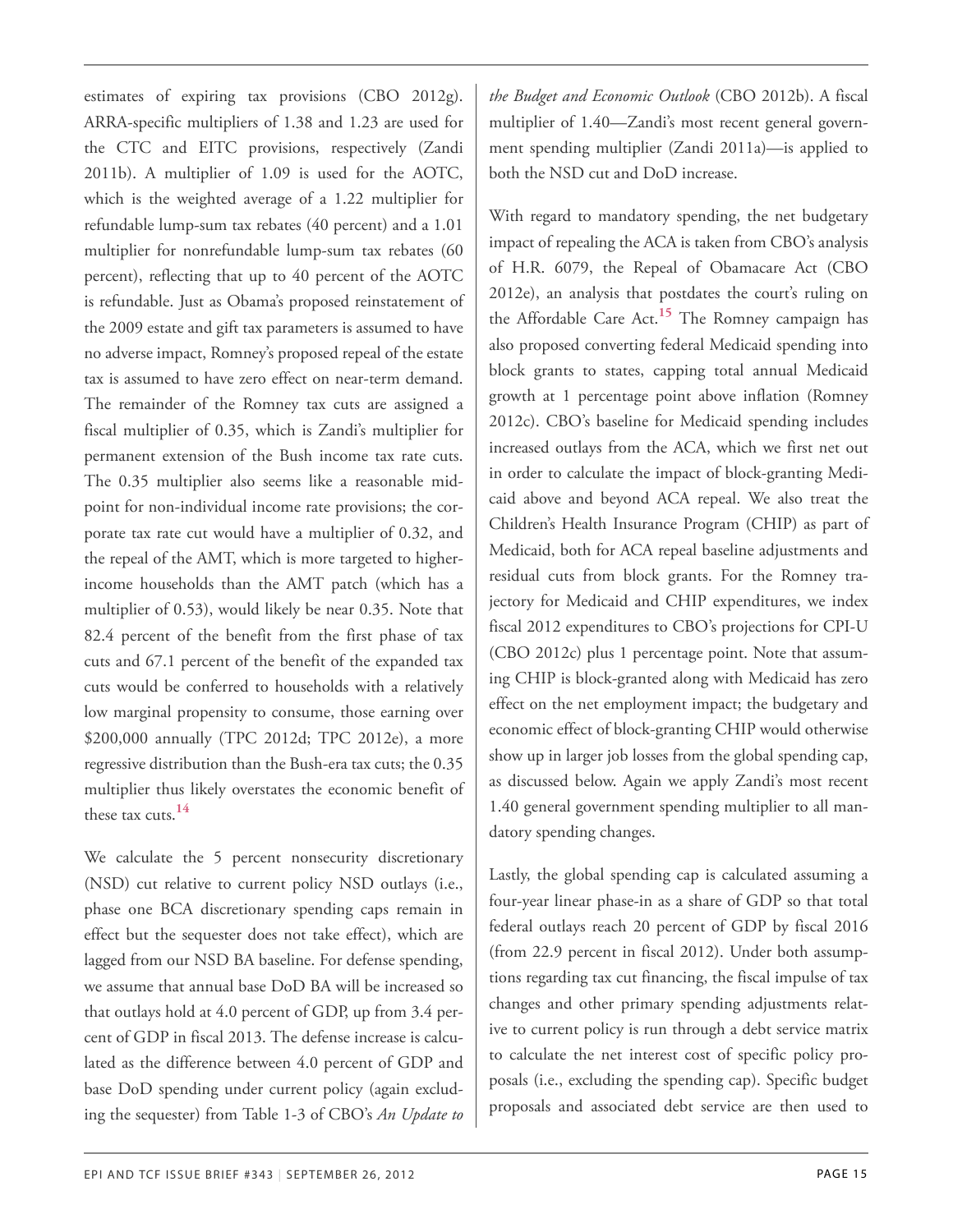<span id="page-15-3"></span><span id="page-15-2"></span>adjust current policy outlays to calculate total outlays for specified proposals in the Romney economic plan, again under both assumptions regarding tax cut financing. The difference between outlays for specific proposals in the Romney economic plan and the path of permissible spending under the phased-in global spending cap is then run through a reverse debt service matrix to calculate the additional cut to primary spending required by the global spending cap. Beyond assumptions about how tax rate cuts are financed, the net employment impact of the Romney economic plan essentially does not depend on the magnitude of specific policy provisions calculated before the global spending cap. (If tax cuts or additional proposals are deficit-financed, greater net interest costs increase the primary spending cuts required by the global spending cap, but net interest effects are very small in the near term.) Note that we explicitly assume the global spending cap is the binding factor for federal outlays under the Romney plan rather than the balanced budget amendment (BBA) Romney has endorsed; if a BBA were the binding factor in fiscal 2015, federal outlays would have to be reduced to between 16.6 percent of GDP (assuming revenue-neutral tax reform) and 14.9 percent of GDP (assuming deficit-financed tax cuts). Cutting government spending to such low levels in an already deeply depressed economy seems an implausible outcome (see **Box 1**).

## <span id="page-15-4"></span>**Endnotes**

- <span id="page-15-5"></span><span id="page-15-0"></span>**[1.](#page-1-0)** Sustaining trend growth of roughly 150,000 jobs added to nonfarm payrolls over January through July 2012, it will be roughly a decade before the economy returns to full employment (Shierholz 2012).
- <span id="page-15-6"></span><span id="page-15-1"></span>**[2.](#page-2-0)** Keynesian diagnoses have also surfaced from both presidential campaigns. For instance, Mitt Romney has stated with regard to federal spending cuts that "if you take a trillion dollars, for instance, out of the first year of the federal budget, that would shrink GDP over 5 percent. That is by definition throwing us into recession or depression," and, "If you just cut, if all you're thinking about doing is cutting spending, as you cut spending you'll slow down the

economy" (MacGuillis 2012). Similarly, President Obama advocates for greater government spending to increase employment, recently saying on the campaign trail that "we could create a million additional new jobs if this Congress would pass the jobs bill I sent them a year ago—jobs for teachers and construction workers and folks who have been out there looking for work for a long time" (White House 2012a).

- **[3.](#page-3-0)**  $$1 x 1.44$  (the infrastructure multiplier)  $$1 x 0.24$  (the upper-income tax cut multiplier) =  $$1.20$ . By moving GDP \$1.20 closer to potential output, the cyclical deficit falls by \$1.20 x \$0.37 (the historical relationship between the output gap and the cyclical deficit) = \$0.44 (Bivens and Edwards 2010).
- **[4.](#page-3-1)** The one policy that would be heavily affected by dynamic feedback accounting would be Romney's proposed global spending cap. Spending cuts to meet the cap would depress economic activity and raise cyclical outlays, forcing even deeper structural budget spending cuts to meet targeted spending levels.
- **[5.](#page-4-0)** While the enacted 2012 payroll tax cut and EUC benefits are built into the current policy baseline (and hence are not "credited to" the employment impact we calculate for Obama's plan), it is worth noting that we project these measures will have boosted real GDP growth by 1.3 percentage points by the end of 2012, roughly increasing payroll employment by 1.5 million jobs. Enacting the larger versions proposed in the AJA would, however, have boosted the economy by an additional \$95 billion (0.6 percent), increasing employment by roughly 726,000 additional jobs by the end of 2012.
- **[6.](#page-5-0)** Both the budgetary cost and economic drag from the Obama administration's proposed upper-income tax provisions exceed the impact of just letting the upper-income Bush tax cuts expire (see Bivens and Fieldhouse 2012), because the administration's proposal additionally includes capping the value of itemized deductions at 28 percent for households with adjusted gross income above \$200,000 (\$250,000 for joint filers). See the appendix.
- **[7.](#page-5-1)** As part of the Bush-era tax cuts, the preferential 15 percent rates for capital gains and dividends would be maintained for households above these thresholds.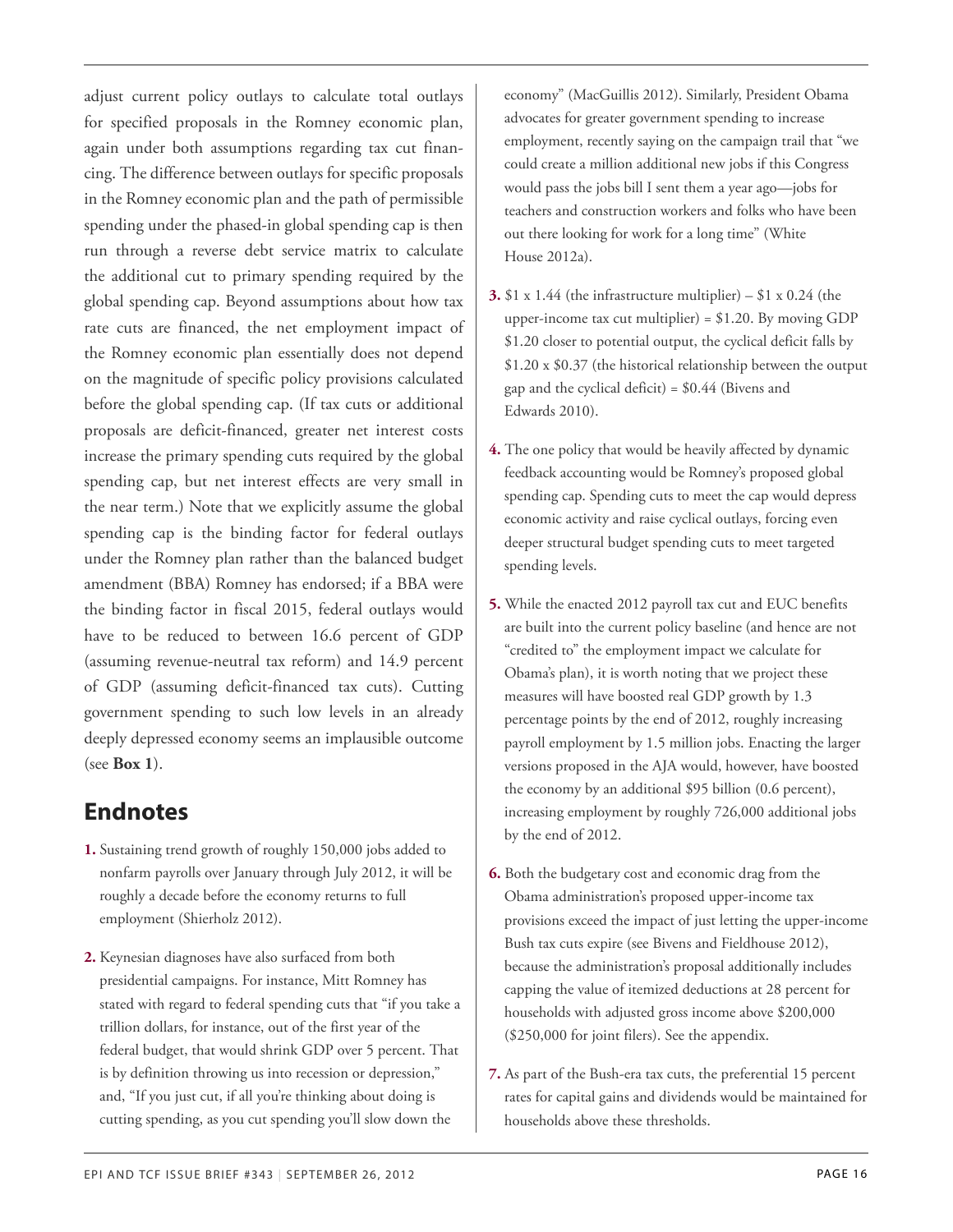- <span id="page-16-5"></span><span id="page-16-0"></span>**[8.](#page-5-2)** The American Reinvestment and Recovery Act of 2009's expansion of refundable tax credits includes marriage penalty relief for the Earned Income Tax Credit (EITC), a third EITC tier for families with three or more qualifying children, a lower income threshold for the refundable Child Tax Credit (CTC), and the replacement of the HOPE tuition tax credit with the larger, partially refundable American Opportunity Tax Credit. These provisions were later extended through December 31, 2012, by the Tax Relief, Unemployment Insurance Reauthorization, and Job Creation Act of 2010.
- <span id="page-16-7"></span><span id="page-16-6"></span><span id="page-16-1"></span>**[9.](#page-7-0)** The outcome is likely to be worse in terms of GDP and jobs. If Romney's additional tax cuts are revenue neutral and the tax preference for capital gains and dividends is preserved, the incidence of income taxes would necessarily shift away from upper-income households toward lower- and middle-income households with higher marginal propensities to consume. As income is transferred toward households more likely to save it than spend it, the expansionary effect of the Romney tax plan would be reduced. However, we make no adjustment for such effects.
- <span id="page-16-2"></span>**[10.](#page-12-0)** This is a preliminary CBO cost estimate of maintaining current EUC policy; it was provided by House of Representatives Committee on Ways and Means staff.
- <span id="page-16-3"></span>**[11.](#page-12-1)** OMB's current policy baseline, or "adjusted baseline," assumes that the AMT patch is continued, the 2001 and 2003 tax cuts are continued, and the estate and gift taxes are continued at 2011–2012 parameters. As opposed to our current policy baseline, the business tax extenders are not assumed to be continued, and we have tried to score only the other tax provisions that have savings or costs relative to our current policy baseline, rather than OMB's adjusted baseline.
- <span id="page-16-4"></span>**[12.](#page-13-0)** Moral hazard concerns associated with a repeat of the 2004 repatriation holiday would likely encourage more offshoring and less domestic investment. Dharmapala, Foley, and Forbes (2009) estimate that every dollar of repatriated foreign earnings from the 2004 tax holiday was associated with a 92 cent payout in stock repurchases and dividend payments—*even though these were explicitly prohibited*—responses that would have a negligible impact on demand (at best a small wealth effect). Furthermore, many of the firms that took advantage of the 2004 tax holiday actually laid off thousands of American workers

shortly after repatriating billions of dollars at the lower rate (Marr and Highsmith 2011).

- **[13.](#page-13-1)** The ACA included a 0.9 percent surcharge on wages and salaries and a 3.8 percent surcharge on capital income for households with AGI above \$200,000 (\$250,000 for joint filers).
- **[14.](#page-14-0)** TPC distributional analyses of the Romney tax plan are measured by tax units for calendar year 2015 in 2011 dollars relative to current policy. The Bush tax cuts conferred 48.0 percent of their benefit to households earning over \$200,000 if the AMT were patched and 51.4 percent if the AMT were not patched (TPC 2008a; TPC 2008b). TPC distributional analyses of the 2001–2008 Bush-era tax cuts are measured by tax units for calendar year 2010 in 2008 dollars relative to then-current policy.
- **[15.](#page-14-1)** The score for repealing the ACA comes from a CBO estimate postdating the Supreme Court's ruling on the Affordable Care Act and takes into consideration states opting out of the largely federally financed Medicaid expansion up to 138 percent of the poverty line.

## **References**

Bivens, Josh. 2011a. *Abandoning What Works (and Most Other Things, Too): Expansionary Fiscal Policy Is Still the Best Tool for Boosting Jobs.* Economic Policy Institute Briefing Paper No. 304. [http://www.epi.org/page/-/old/briefingpapers/](http://www.epi.org/page/-/old/briefingpapers/BriefingPaper304%20%284%29.pdf) [BriefingPaper304%20%284%29.pdf](http://www.epi.org/page/-/old/briefingpapers/BriefingPaper304%20%284%29.pdf)

Bivens, Josh. 2011b. *Method Memo on Estimating the Jobs Impact of Various Policy Changes*. Economic Policy Institute Report. [http://www.epi.org/publication/methodology](http://www.epi.org/publication/methodology-estimating-jobs-impact/)[estimating-jobs-impact/](http://www.epi.org/publication/methodology-estimating-jobs-impact/)

Bivens, Josh, and Kathryn Edwards. 2010. *Cheaper Than You Think: Why Smart Efforts to Spur Jobs Cost Less Than Advertised*. Economic Policy Institute Policy Memo No. 165. <http://www.epi.org/page/-/pm165/pm165.pdf>

Bivens, Josh, and Andrew Fieldhouse. 2012. *A Fiscal Obstacle Course, Not a Cliff: Economic Impacts of Expiring Tax Cuts and Impending Spending Cuts, and Policy Recommendations*. Economic Policy Institute–The Century Foundation Issue Brief No. 338. [http://www.epi.org/publication/ib338-fiscal-cliff](http://www.epi.org/publication/ib338-fiscal-cliff-obstacle-course/)[obstacle-course/](http://www.epi.org/publication/ib338-fiscal-cliff-obstacle-course/)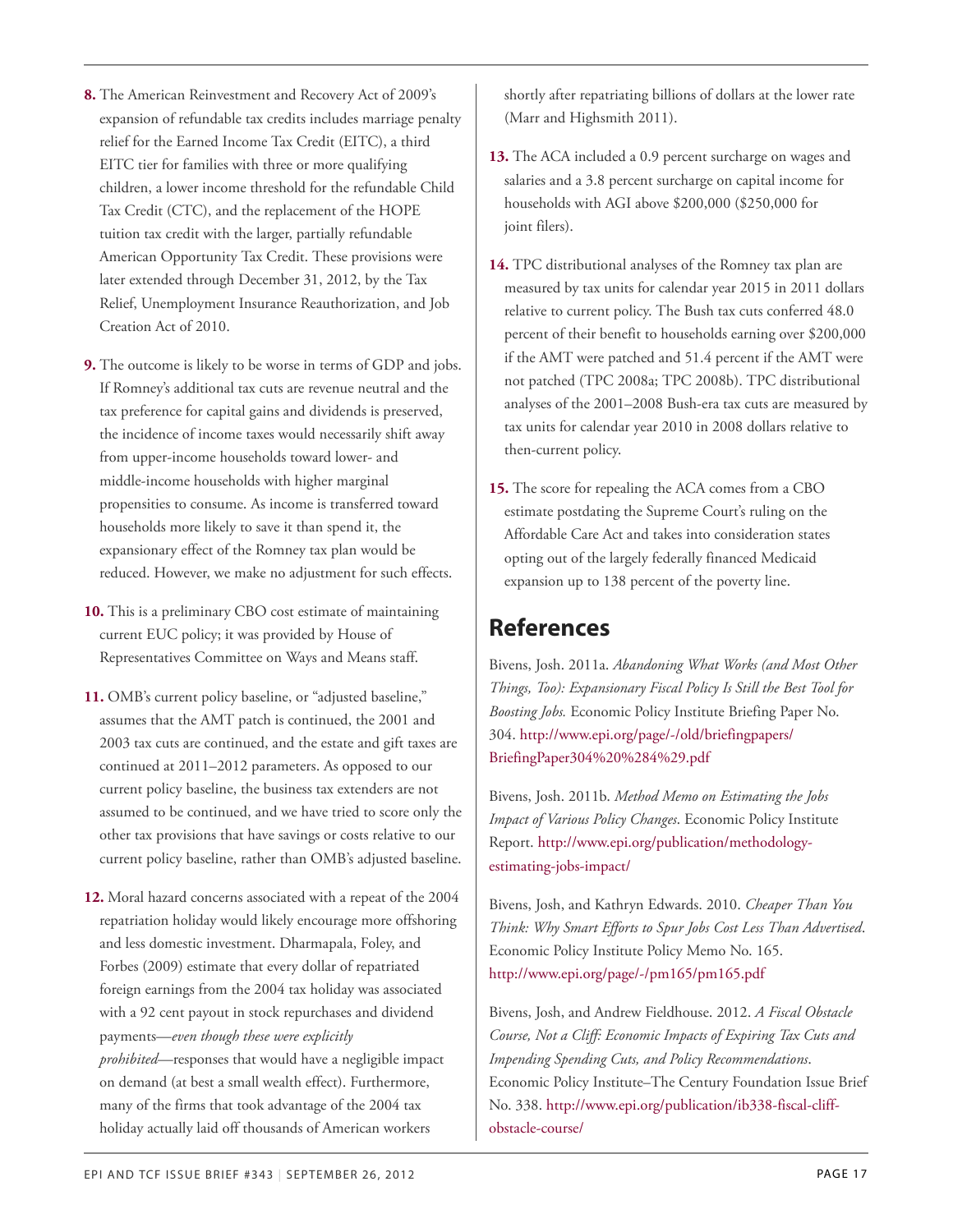Brown, Samuel, William Gale, and Adam Looney. 2012. *On the Distributional Effects of Base-Broadening Income Tax Reform*. Tax Policy Center. [http://www.taxpolicycenter.org/](http://www.taxpolicycenter.org/UploadedPDF/1001628-Base-Broadening-Tax-Reform.pdf) [UploadedPDF/1001628-Base-Broadening-Tax-Reform.pdf](http://www.taxpolicycenter.org/UploadedPDF/1001628-Base-Broadening-Tax-Reform.pdf)

Bureau of Economic Analysis (BEA). 2012. "Table 1.1.5. Gross Domestic Product, Last Revised August 29, 2012." [http://www.bea.gov/iTable/iTable.cfm?ReqID=9&step=1#](http://www.bea.gov/iTable/iTable.cfm?ReqID=9&step=1)

Congressional Budget Office (CBO). 2011a. "The Effects of Automatic Stabilizers on the Federal Budget," web tables to accompany report. [http://www.cbo.gov/sites/default/files/](http://www.cbo.gov/sites/default/files/cbofiles/ftpdocs/121xx/doc12129/web_tables-4-20-11.xls) [cbofiles/ftpdocs/121xx/doc12129/web\\_tables-4-20-11.xls](http://www.cbo.gov/sites/default/files/cbofiles/ftpdocs/121xx/doc12129/web_tables-4-20-11.xls)

Congressional Budget Office (CBO). 2011b. *Budgetary Effects of the Temporary Payroll Tax Cut Continuation Act of 2011*, as posted on the website of the House Committee on Rules, Dec. 22. <http://www.cbo.gov/publication/42820>

Congressional Budget Office (CBO). 2012a. *Key Assumptions in Projecting Potential GDP—August 2012 Baseline*. [http://www.cbo.gov/sites/default/files/cbofiles/attachments/](http://www.cbo.gov/sites/default/files/cbofiles/attachments/43541-AugustUpdate-Key_Assumptions_Potential_GDP.xls) [43541-AugustUpdate-Key\\_Assumptions\\_Potential\\_GDP.xls](http://www.cbo.gov/sites/default/files/cbofiles/attachments/43541-AugustUpdate-Key_Assumptions_Potential_GDP.xls)

Congressional Budget Office (CBO). 2012b. *An Update to the Budget and Economic Outlook: Fiscal Years 2012 to 2022*. [http://www.cbo.gov/sites/default/files/cbofiles/attachments/08-](http://www.cbo.gov/sites/default/files/cbofiles/attachments/08-22-2012-Update_to_Outlook.pdf) [22-2012-Update\\_to\\_Outlook.pdf](http://www.cbo.gov/sites/default/files/cbofiles/attachments/08-22-2012-Update_to_Outlook.pdf)

Congressional Budget Office (CBO). 2012c. "Baseline Economic Forecast—August 2012″ [Excel spreadsheets]. [http://www.cbo.gov/sites/default/files/cbofiles/attachments/](http://www.cbo.gov/sites/default/files/cbofiles/attachments/43542-AugustUpdate-Economic_Baseline_Projections.xls) [43542-AugustUpdate-Economic\\_Baseline\\_Projections.xls](http://www.cbo.gov/sites/default/files/cbofiles/attachments/43542-AugustUpdate-Economic_Baseline_Projections.xls)

Congressional Budget Office (CBO). 2012d. *Estimated Impact of the American Recovery and Reinvestment Act on Employment and Economic Output From January 2012 Through March 2012*. [http://www.cbo.gov/sites/default/files/cbofiles/attachments/](http://www.cbo.gov/sites/default/files/cbofiles/attachments/ARRA_One-Col.pdf) [ARRA\\_One-Col.pdf](http://www.cbo.gov/sites/default/files/cbofiles/attachments/ARRA_One-Col.pdf)

Congressional Budget Office (CBO). 2012e. "Letter to the Honorable John Boehner Providing an Estimate for H.R. 6079, the Repeal of Obamacare Act," July 24. [http://cbo.gov/sites/](http://cbo.gov/sites/default/files/cbofiles/attachments/43471-hr6079.pdf) [default/files/cbofiles/attachments/43471-hr6079.pdf](http://cbo.gov/sites/default/files/cbofiles/attachments/43471-hr6079.pdf)

Congressional Budget Office (CBO). 2012f. *Budgetary Effects of the Conference Agreement for H.R. 3630, the Middle Class Tax Relief and Job Creation Act of 2012*, as posted on the website of

the House Committee on Rules, Feb. 16. [http://www.cbo.gov/](http://www.cbo.gov/sites/default/files/cbofiles/attachments/hr3630_2.pdf) [sites/default/files/cbofiles/attachments/hr3630\\_2.pdf](http://www.cbo.gov/sites/default/files/cbofiles/attachments/hr3630_2.pdf)

Congressional Budget Office (CBO). 2012g. "Expiring Tax Provisions—August 2012 Baseline" [Excel spreadsheets]. [http://www.cbo.gov/sites/default/files/cbofiles/attachments/](http://www.cbo.gov/sites/default/files/cbofiles/attachments/43547-ExpTaxProv.xls) [43547-ExpTaxProv.xls](http://www.cbo.gov/sites/default/files/cbofiles/attachments/43547-ExpTaxProv.xls)

Council of Economic Advisers (CEA). 2011. *The Economic Impact of the American Recovery and Reinvestment Act of 2009 Eighth Quarterly Report*. [http://www.whitehouse.gov/sites/](http://www.whitehouse.gov/sites/default/files/cea_8th_arra_report_final_draft.pdf) [default/files/cea\\_8th\\_arra\\_report\\_final\\_draft.pdf](http://www.whitehouse.gov/sites/default/files/cea_8th_arra_report_final_draft.pdf)

DeLong, J. Bradford, and Lawrence H. Summers. 2012. *Fiscal Policy in a Depressed Economy*. Brookings Institution. [http://delong.typepad.com/20120320-conference-draft-final](http://delong.typepad.com/20120320-conference-draft-final-candidate-delong-summers-brookings-fiscal-policy-in-a-depressed-economy-1.32.pdf)[candidate-delong-summers-brookings-fiscal-policy-in-a](http://delong.typepad.com/20120320-conference-draft-final-candidate-delong-summers-brookings-fiscal-policy-in-a-depressed-economy-1.32.pdf)[depressed-economy-1.32.pdf](http://delong.typepad.com/20120320-conference-draft-final-candidate-delong-summers-brookings-fiscal-policy-in-a-depressed-economy-1.32.pdf)

Dharmapala, Dhammika, C. Fritz Foley, and Kristin J. Forbes. 2009. *Watch What I Do, Not What I Say: The Unintended Consequences of the Homeland Investment Act*. National Bureau of Economic Research Working Paper No. 15023. <http://www.nber.org/papers/w15023>

Eisenbrey, Ross, Lawrence Mishel, Josh Bivens, and Andrew Fieldhouse. 2011. *Putting America Back to Work: Policies for Job Creation and Stronger Economic Growth*. Economic Policy Institute Briefing Paper No. 325. [http://w3.epi-data.org/](http://w3.epi-data.org/temp2011/BriefingPaper325.pdf) [temp2011/BriefingPaper325.pdf](http://w3.epi-data.org/temp2011/BriefingPaper325.pdf)

Fieldhouse, Andrew. 2011. "Another Repatriation Holiday Will Decrease Employment and Revenue." Economic Policy Institute *Working Economics* blog, Sept. 21. [http://www.epi.org/](http://www.epi.org/blog/repatriation-holiday-employment-revenue-decrease/) [blog/repatriation-holiday-employment-revenue-decrease/](http://www.epi.org/blog/repatriation-holiday-employment-revenue-decrease/)

Fieldhouse, Andrew, Ethan Pollack, and Rebecca Thiess. 2011. *Why Spending Caps Are Poor Policy: Understanding the Costs and Constraints of Capping Spending as a Share of the Economy*. Economic Policy Institute Briefing Paper No 315. [http://www.epi.org/publication/why\\_spending\\_caps\\_are\\_poor\\_](http://www.epi.org/publication/why_spending_caps_are_poor_policy/) [policy/](http://www.epi.org/publication/why_spending_caps_are_poor_policy/)

Fieldhouse, Andrew. 2012. "Failure to Stimulate Recovery Is Costing Trillions in Lost National Income." Economic Policy Institute's *Working Economics* blog, June 18. [http://www.epi.org/blog/failure-stimulate-recovery-costing](http://www.epi.org/blog/failure-stimulate-recovery-costing-trillions/)[trillions/](http://www.epi.org/blog/failure-stimulate-recovery-costing-trillions/)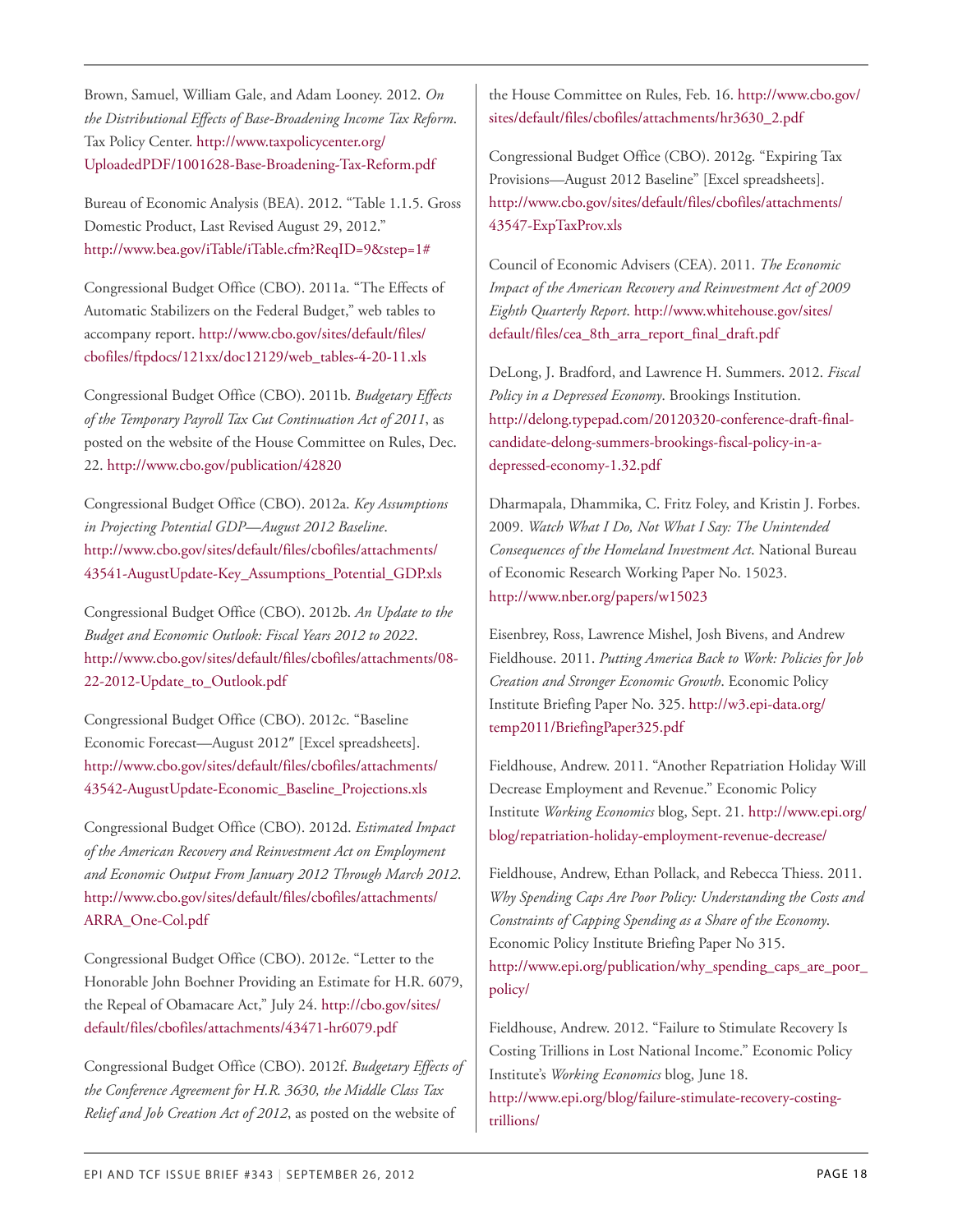Irons, John. 2009. *Economic Scarring: The Long-Term Impacts of the Recession*. Economic Policy Institute Briefing Paper No. 243. <http://www.epi.org/page/-/img/110209scarring.pdf>

Krueger, Alan. 2012. "The Employment Situation in July." *White House Blog*, Aug. 3. [http://www.whitehouse.gov/blog/](http://www.whitehouse.gov/blog/2012/08/03/employment-situation-july) [2012/08/03/employment-situation-july](http://www.whitehouse.gov/blog/2012/08/03/employment-situation-july)

MacGuillis, Alec. 2012. "Mitt's Keynesian Slip: Not the First Time." *New Republic,* May 29. [http://www.tnr.com/blog/the](http://www.tnr.com/blog/the-stump/103705/mitts-keynesian-slip-not-the-first-time)[stump/103705/mitts-keynesian-slip-not-the-first-time](http://www.tnr.com/blog/the-stump/103705/mitts-keynesian-slip-not-the-first-time)

Marr, Chuck, and Brian Highsmith. 2011. *Tax Holiday for Overseas Corporate Profits Would Increase Deficits, Fail to Boost the Economy, and Ultimately Shift More Investment and Jobs Overseas*. Center on Budget and Policy Priorities. <http://www.cbpp.org/files/4-8-11tax.pdf>

Office of Management and Budget (OMB). 2012. "Summary Tables, Budget of the United States Government, Fiscal Year 2013." [http://www.whitehouse.gov/sites/default/files/omb/](http://www.whitehouse.gov/sites/default/files/omb/budget/fy2013/assets/tables.pdf) [budget/fy2013/assets/tables.pdf](http://www.whitehouse.gov/sites/default/files/omb/budget/fy2013/assets/tables.pdf)

Romney for President (Romney). 2012a. *Believe in America: Mitt Romney's Plan for Jobs and Economic Growth*. [http://www.mittromney.com/sites/default/files/shared/](http://www.mittromney.com/sites/default/files/shared/BelieveInAmerica-PlanForJobsAndEconomicGrowth-Full.pdf) [BelieveInAmerica-PlanForJobsAndEconomicGrowth-Full.pdf](http://www.mittromney.com/sites/default/files/shared/BelieveInAmerica-PlanForJobsAndEconomicGrowth-Full.pdf)

Romney for President (Romney). 2012b. *National Defense*. <http://www.mittromney.com/issues/national-defense>

Romney for President (Romney). 2012c. *Spending: Smaller, Simpler, Smarter Government*. [http://www.mittromney.com/](http://www.mittromney.com/issues/spending) [issues/spending](http://www.mittromney.com/issues/spending)

Shierholz, Heidi. 2012. "Underlying Labor Market Trend Is Around 150,000 Jobs Added per Month." Economic Policy Institute Economic Indicators, Aug. 3. [http://www.epi.org/](http://www.epi.org/publication/aug-2012-national-jobs-picture/) [publication/aug-2012-national-jobs-picture/](http://www.epi.org/publication/aug-2012-national-jobs-picture/)

Sparshott, Jeffrey. 2012. "Geithner: Payroll Tax Rate Should Rise Back to Normal in 2013." *Wall Street Journal Real Time Economics* blog, Feb. 16. [http://blogs.wsj.com/economics/2012/](http://blogs.wsj.com/economics/2012/02/16/geithner-payroll-tax-rate-should-rise-back-to-normal-in-2013/) [02/16/geithner-payroll-tax-rate-should-rise-back-to-normal-in-](http://blogs.wsj.com/economics/2012/02/16/geithner-payroll-tax-rate-should-rise-back-to-normal-in-2013/)[2013/](http://blogs.wsj.com/economics/2012/02/16/geithner-payroll-tax-rate-should-rise-back-to-normal-in-2013/)

Tax Policy Center (TPC). 2008a. "T08-0156—Individual Income and Estate Tax Provisions in the 2001–08 Tax Cuts With AMT Patch Extended, Distribution of Federal Tax

Change by Cash Income Level, 2010." [http://www.taxpolicycenter.org/numbers/](http://www.taxpolicycenter.org/numbers/displayatab.cfm?Docid=1865&DocTypeID=1) [displayatab.cfm?Docid=1865&DocTypeID=1](http://www.taxpolicycenter.org/numbers/displayatab.cfm?Docid=1865&DocTypeID=1)

Tax Policy Center (TPC). 2008b. "T08-0150—Individual Income and Estate Tax Provisions in the 2001–08 Tax Cuts, Distribution of Federal Tax Change by Cash Income Level, 2010." [http://www.taxpolicycenter.org/numbers/](http://www.taxpolicycenter.org/numbers/displayatab.cfm?Docid=1859&DocTypeID=1) [displayatab.cfm?Docid=1859&DocTypeID=1](http://www.taxpolicycenter.org/numbers/displayatab.cfm?Docid=1859&DocTypeID=1)

Tax Policy Center (TPC). 2012a. "The Romney Plan (Updated)." Tax Topics website. <http://www.taxpolicycenter.org/taxtopics/romney-plan.cfm>

Tax Policy Center (TPC). 2012b. "T12-0004—Presidential Campaign 2012: Mitt Romney's Tax Plan; Baseline: Current Policy; Distribution by Cash Income Percentile, 2015." [http://www.taxpolicycenter.org/numbers/](http://www.taxpolicycenter.org/numbers/displayatab.cfm?Docid=3257) [displayatab.cfm?Docid=3257](http://www.taxpolicycenter.org/numbers/displayatab.cfm?Docid=3257)

Tax Policy Center (TPC). 2012c. "T12-0041—Romney Tax Plan Without Unspecified Base Broadeners; Baseline: Current Policy; Distribution of Federal Tax Change by Cash Income Percentile, 2015." [http://www.taxpolicycenter.org/numbers/](http://www.taxpolicycenter.org/numbers/displayatab.cfm?Docid=3299) [displayatab.cfm?Docid=3299](http://www.taxpolicycenter.org/numbers/displayatab.cfm?Docid=3299)

Tax Policy Center (TPC). 2012d. "T12-0003—Presidential Campaign 2012: Mitt Romney's Tax Plan; Baseline: Current Policy; Distribution by Cash Income Level, 2015." [http://www.taxpolicycenter.org/numbers/](http://www.taxpolicycenter.org/numbers/displayatab.cfm?Docid=3256) [displayatab.cfm?Docid=3256](http://www.taxpolicycenter.org/numbers/displayatab.cfm?Docid=3256)

Tax Policy Center (TPC). 2012e. "T12-0040—Romney Tax Plan Without Unspecified Base Broadeners; Baseline: Current Policy; Distribution of Federal Tax Change by Cash Income Level, 2015." [http://www.taxpolicycenter.org/numbers/](http://www.taxpolicycenter.org/numbers/displayatab.cfm?Docid=3298) [displayatab.cfm?Docid=3298](http://www.taxpolicycenter.org/numbers/displayatab.cfm?Docid=3298)

White House Office of the Press Secretary (White House). 2012a. "Remarks by the President and the Vice President at Campaign Event—Iowa City, IA," Sept. 7. [http://www.whitehouse.gov/the-press-office/2012/09/07/](http://www.whitehouse.gov/the-press-office/2012/09/07/remarks-president-and-vice-president-campaign-event-iowa-city-ia) [remarks-president-and-vice-president-campaign-event-iowa](http://www.whitehouse.gov/the-press-office/2012/09/07/remarks-president-and-vice-president-campaign-event-iowa-city-ia)[city-ia](http://www.whitehouse.gov/the-press-office/2012/09/07/remarks-president-and-vice-president-campaign-event-iowa-city-ia)

White House Office of the Press Secretary (White House). 2012b. "Remarks by the President at a Campaign Event," July